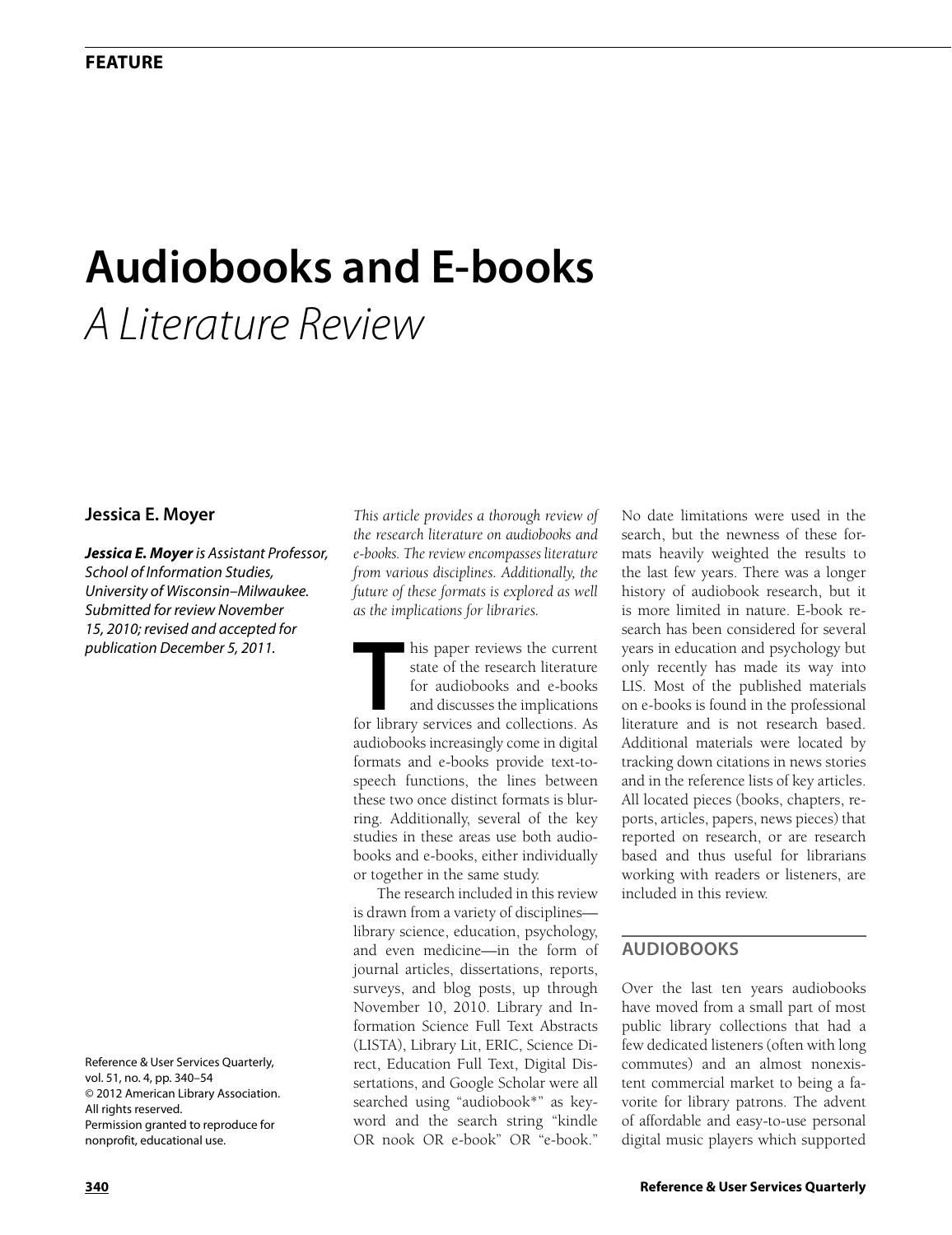audiobook files, the creation of online downloadable audio collections aimed at the consumer market like Audible.com, gradual growth in digital audiobooks that can be checked out by library patrons, and widespread popular interest in audiobooks have all led to audiobooks being one of the fastest growing and successful formats for both libraries and consumers. Audiobooks have also become increasingly accepted in classrooms and school library media centers and are even showing up in academic library collections. Clearly, the format has become an integral part of library collections and services, and with that comes the need for understanding the research about audiobooks and listeners.

This paper is divided into three sections: LIS research prior to 2006, education and other research pre–2006, and research published from 2006 to 2010.

## **Library and Information Science and Industry Research and Practice pre–2006**

*Research Based Readers' Advisory* by Jessica E. Moyer is the only LIS publication that reviews research on audiobooks and audiobook advisory.<sup>1</sup> Below is a condensed overview of the Research Review section of chapter 4, which reviews LIS research, some educational research, and industry research, all prior to 2006 but after 2001, an indication of the new and growing nature of this area.<sup>2</sup>

Chronologically, the first audiovisual (AV) advisory publication appears in *The Readers' Advisor's Companion*, "Viewers' Advisory."3 The title of Randy Pitman's chapter, "Viewers' Advisory: Handling Audiovisual Advisory Questions," leads readers to believe that this chapter will either be a how-to for AV readers' advisory or some research on AV readers' advisory. Instead, the chapter turns out to be a conglomerate of suggested places to look for AV information any reference librarian should know, with irrelevant personal opinion, a nearly complete lack of analysis, and a disappointing reference list. The last section, "Nontheatrical video," provides librarians working with AV a list of sources for reading about and finding videos. For librarians looking to become better readers' advisors for AV materials, or AV librarians wanting to learn more about doing advisory for their patrons, look elsewhere.

Fortunately for eager AV advisors there are some other useful publications. *Nonfiction Readers' Advisory* includes an excellent practice-focused chapter by Michael Vollmar-Grone, "Hearing and Seeing: The Case for Audiovisual Materials."4 Vollmar-Grone starts his chapter with a review of audiovisual materials over time, from the first time a presidential election was broadcast over radio (1920) to the increasingly prominent role of the mass media in today's popular culture. Vollmar-Grone's use of terms and definitions is commendable: "audiovisual materials" instead of the utterly generic "nonprint materials" and "information materials" instead of "nonfiction." Vollmar-Grone also includes a brief section on the historical role of AV in public libraries, which is important for understanding the role of AV in today's public libraries. This leads into a discussion of reasons why AV is underutilized by librarians.

Vollmar-Grone's next section is one of the longer ones, but it is also very important and relevant—media literacy in today's media-saturated world. This chapter may be a few years old, but media literacy is not only still a big issue, it is more important today than it was in 2001 due to the proliferation of digital and "new" media. Vollmar-Grone does an excellent job addressing the tension between media as entertainer versus media as an informer. Librarians working with teachers (and administrators in some libraries) may need to work hard to overcome this tension, and Vollmar-Grone's clear discussion of these issues will certainly help.

In the last section Vollmar-Grone moves into the practical challenges affecting readers' advisors. First, he points out that all readers' advisors should also be viewers' advisors and listeners' advisors—the goals are the same: helping people find what interests them. This is such an important point, and it is heartening to see Vollmar-Grone make it right at the beginning of this section. Two pages of guidelines follow for readers' advisors working with listeners and viewers, and the chapter concludes with an excellent annotated list of suggested resources.

In "Special Needs/Special Places," in *Reading and Reader Development*, Judith Elkin brings an international research oriented perspective to this discussion.<sup>5</sup> Elkin's focus is readers' advisory for patrons with special needs, which she defines broadly: "The range in disabilities is wide and includes motor, visual, aural, intellectual and emotional. Many of us probably have disabilities which are not even acknowledged as such."6 Many of the readers included in this category are best served with audiovisual materials and, in particular, audiobooks.

As in other chapters of *Reading and Reader Development*, Elkin does an excellent job reviewing the research in this area. She starts with a particularly important section, "Value of reading for people with special needs," which supports the premise that reading can be particularly important for people with special needs, as "people find what they need in what they read."7 By providing this review of research related to the value of reading for patrons with special needs, Elkin gives libraries the knowledge that there is such research and a place to go when they need to find it. In this section, Elkin includes two important quotes, powerful enough to bear repeating here in their entirety. Mathias, quoted in Elkin:

Books are not just print, they are sound and vision, large print, large format, CD-ROM. Books can be read using eyes, ears, hands and fingers. . . . Reading should be a pleasure not a punishment, and there is joy, satisfaction, and achievement in encouraging any child to read independently, but even more so when the child has special needs.

In the context of reading for adults with special needs, reading might be defined as being about the right book in the right format for the right adult at the right time and in the right place. Almost inevitably,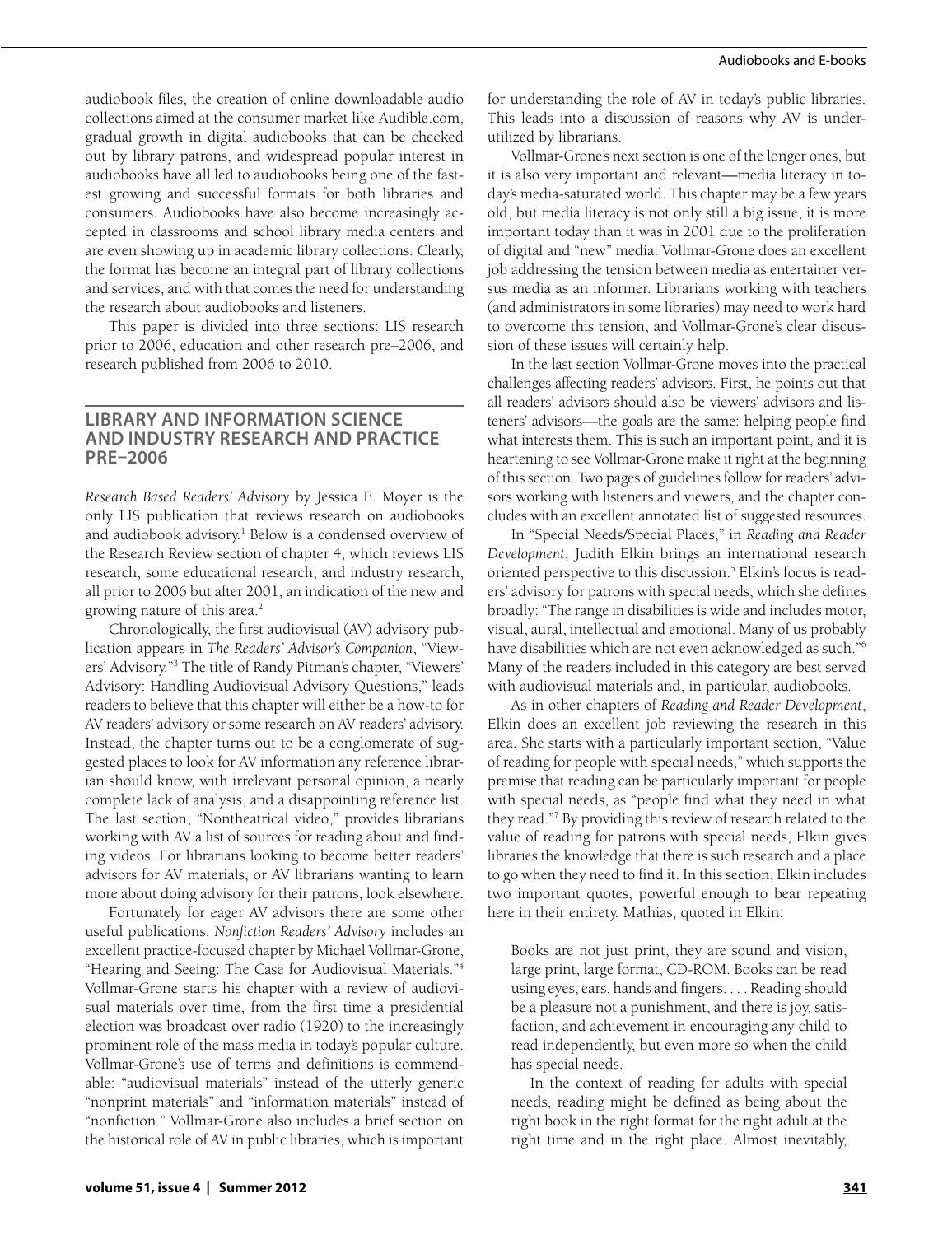libraries and librarians play a significant role in ensuring this is a reality.<sup>8</sup>

For librarians who do readers' advisory, Elkin's next section, "Reading and people who are visually impaired," will be useful as many visually impaired readers who listen to audiobooks often have the same preferences and needs as sighted patrons who enjoy audiobooks. Elkin urges all library programs to be welcoming to listeners as well as readers. In order for listeners to make an informed choice, they will likely need a variety of information about an audiobook, information that is not always provided in traditional online library catalogs. Lastly, Elkin describes a new partnership in the United Kingdom. As part of the Branching Out Project, the National Library for the Blind has shown how popular audiobooks can be when marketed in the library to all patrons. National Library for the Blind has also partnered with Branching Out on other projects to make libraries generally more inclusive and welcoming to visually impaired patrons of all ages.

The next article moves away from the research and bookbased publications to a more practical, but very important, article on readers' advisory and audiobooks. From the Readers' Advisory column of *Reference & User Services Quarterly* comes one of the keystone articles in audiovisual readers' advisory. In "Reading with Your ears," guest columnist Kaite Mediatore presents a well-researched and accessible article on readers' advisory for audiobook patrons.<sup>9</sup> As commutes become longer and readers' lives busier, more and more library patrons are turning towards audiobooks. Patrons have a perfectly justified desire to have readers' advisors help them find good listens just as they expect help finding good reads. Mediatore reveals that like leisure readers, audiobooks listeners are everywhere and everyone. There is no one age group or demographic that doesn't listen to audiobooks, and most audiobook readers are also avid readers and already likely patrons of readers' advisory services.

Using many of the aspects of a traditional print readers' advisory interview, Mediatore gives plenty of practical yet research-based suggestions on readers' advisory for listening patrons. In her section on appeal, Mediatore targets one of the most important and unique aspects of listeners' advisory, the narrator. Regardless of the plot, the narrator can make or break a listening experience. Additionally Mediatore points out, for some listeners, the narrator trumps genre or other preferences. Some listeners will give anything Barbara Rosenblat or George Guidall narrates a try, regardless of the type of story. Mediatore also talks about books that don't translate well to audio because of the style of the writing or the special effects of the print. One recent example is Mark Haddon's popular *The Curious Incident of the Dog in the Nighttime*. The text includes many puzzles and other visual effects, which cannot be conveyed in an audio version. Consequently, readers' advisors need to remember that not all print makes good audio.

Mediatore cites some important research conducted by Harriet Stow and the Collection Development Committee of the Arlington, Texas Public Library that indicates more than 80 percent of readers prefer unabridged audiobooks, regardless of whether they want to read nonfiction or fiction. Even nonfiction readers, traditionally thought to prefer abridged, are found to prefer the unabridged so they can control the reading experiences and listen to the sections they want, not the sections someone else has deemed the best.<sup>10</sup>

Mediatore also adapts the ever-popular readers' advisory tactic of how to read a book in ten minutes to "Listen to a Book in Fifteen Minutes."11 Using this clearly outlined strategy, readers' advisory librarians can quickly and painlessly make themselves familiar with a variety of audiobooks.

Greg Morgan provides an international view of audiobooks and services for print disabled readers in "A Word in Your Ear."<sup>12</sup> Morgan describes the Royal New Zealand Foundation for the Blind (RNZFB) and its upcoming initiative to transition from cassette tapes to the DAISY digital talking books for print-disabled readers in New Zealand. This article is valuable mostly for librarians who are interested in how other countries serve print-disabled readers. It describes and discusses the DAISY format for digital audio, which has been internationally adopted and is designed for print-disabled readers to be able to navigate the text with the same facility as a sighted person with a printed book.

In *Public Libraries*, Hampton Auld has written one of the few articles published in an American library and information science journal that addresses the same topics as Elkin and Morgan. 13 As the first part of the Perspectives column in *Public Libraries*, Auld discusses the Talking Books Program, established by Congress in 1931 and administered by the National Library Service for the Blind and Physically Handicapped (NLS) at the Library of Congress. The essay by Jim Scheppke is worth reading for its view of how libraries in other countries are providing digital audio to library patrons, such as the Netherlands, where in 2005, patrons had access to thirty thousand digital audiobooks.14 Scheppke also provides valuable research on the Talking Book Program in Oregon and five other states.

The last article in the library literature about audiobooks comes from the May 15, 2006 issue of *Library Journal*. 15 Ann Kim provides a positive view of audio downloading programs, particularly the Recorded Books/NetLibrary program from OCLC. What this article fails to mention is (at that time), none of these programs supported iPods, the dominant device in the digital audio market. It misses the most critical question: should libraries spend money and staff time on a program that will miss 80 percent of potential listeners?

Additional research and related publications for AV readers' advisory comes from the bookselling and AV industries. Aimed at booksellers, Eileen Hutton's short and opinionated piece in *Publishers Weekly* has both good advice for librarians and some great facts: "More than 97 million people drive to work solo each day and the average delay due to traffic congestion has tripled in the last 20 years."16 Hutton thinks bookstores are prejudiced against audio, frequently hiding it in the back of the store and giving it little advertising space.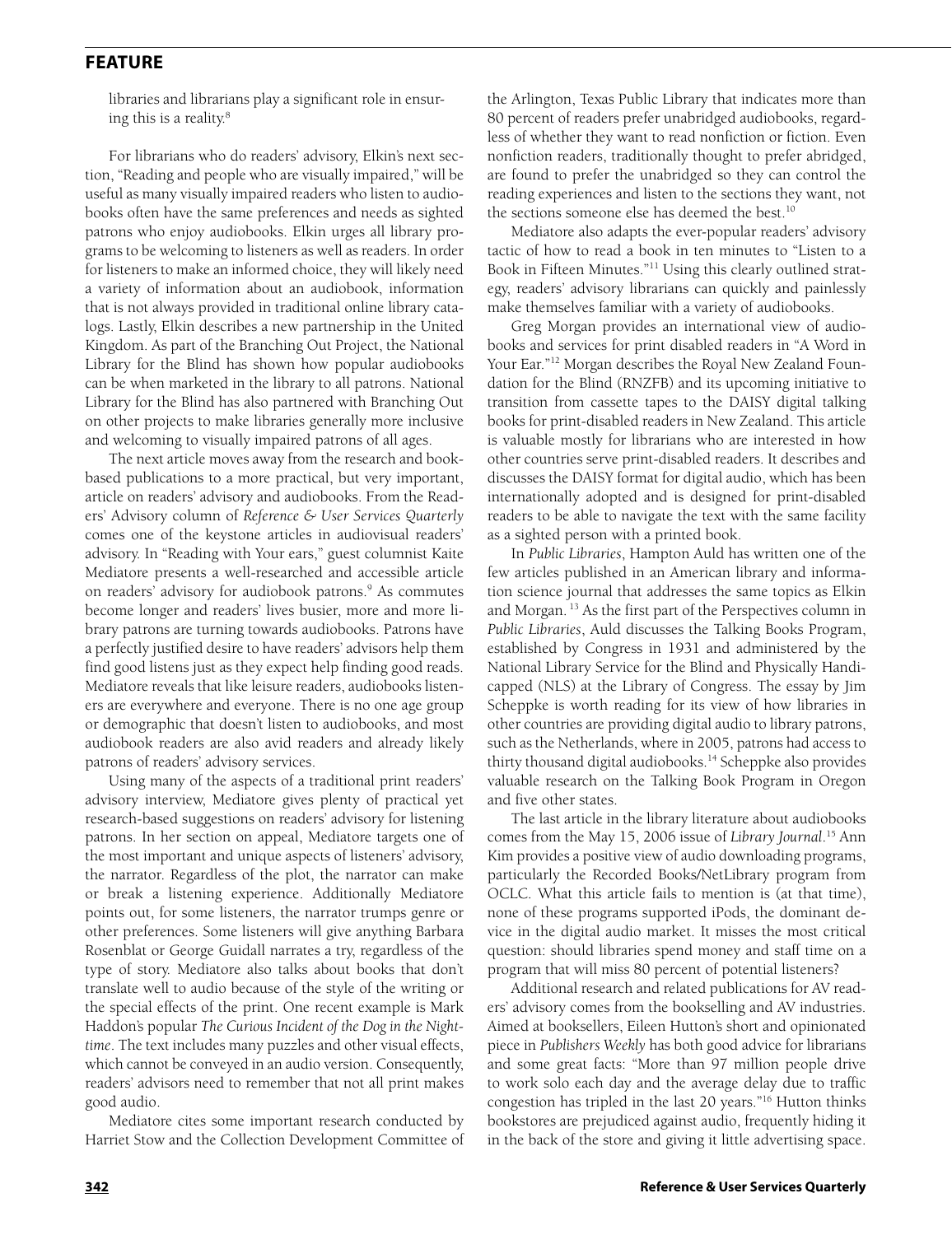There are probably a few libraries that also make this mistake. Hutton makes some excellent suggestions for increasing awareness of audio among staff and patrons, for example, "when a customer asks for a new book by Nora Roberts the best response is: 'Do you want the hardcover, cassettes or CD?'"17 Or now we should add "would you like to download it to your digital audio player?" That will get both staff and patrons thinking about the different formats available and hopefully decrease some of the discrimination against audio. Hutton also suggests the tried and true readers' advisory training strategy of getting staff to start a listening program. "When sales people become audiobook addicts, they pass on the addiction to customers."18 Lastly, Hutton provides some suggestions for increasing visibility of audiobooks, including the suggestions of including the audio version at every book signing and always shelving the audio alongside the print in any displays.

Robin Whitten provides the one source of data on the audiobook publishing industry in "The Growth of the Audiobook Industry."19 Additional and more recent information can be found in the 2006 press releases from the Audio Publishers Association.20 In terms of formats, downloadable audio continues to grow, increasing from 6 percent to 9 percent of the market. A significant portion of users of MP3 players have downloaded digital audio, making digital audio the fastest growing area. Compact disc usage also continues to grow, up from 63 percent to 74 percent, while sales of cassettes are on the decline, from 30 percent to 16 percent. Fiction persists in dominating the market at 58 percent, but nonfiction makes up a healthy 32 percent, marking the trend of popular nonfiction, noticed in recent years by many readers' advisors. In general, publishers report publishing more unabridged titles and fewer cassettes, in some areas eliminating cassettes entirely from production.<sup>21</sup>

The data on audiobook readers tells librarians a lot about the listening patrons they are most likely to serve in the library. Nearly 84 percent of respondents had attended college, making audiobook listeners a well-educated group. Listeners have higher incomes, and many have children. They also read printed books, with more than 94 percent indicating that they have read a print book within the last twelve months. Listeners are readers, too.<sup>22</sup>

Listeners still greatly prefer unabridged listening, and most listeners who purchase their audio do so at physical stores (as of 2006). The percentage of titles borrowed from libraries has also increased, from 38 percent in 2001 to nearly 52 percent for 2005. "The most important factors for consumers when selecting audiobooks are price, availability on CD, author, description and narrator."23 How do consumers actually select audiobooks? More than 40 percent use websites and recommendations from friends and over 30 percent use information provided at the bookstore or on bestseller lists. Libraries barely break 30 percent even though more than half of audiobooks are borrowed from libraries. One good note is that the more titles a listener listens to in a year, the more likely the listener is to ask a librarian for a suggestion. $24$ 

## **Audiobooks: Additional Education Research Prior to 2006**

The educational literature is rife with examples of ways audiobooks have successfully been used in the classroom.<sup>25</sup> One example is in a lunchtime book discussion group for English language learners, in which students improve their language skills while enjoying the same popular books as their classmates.26 Others like Gillie Byrom's early study on using audiobooks with struggling readers suggest great potential for use of these alternate formats.<sup>27</sup>

R. M. Casbergue and K. Harris's literature review is an excellent summation of pre-1996 research on listening and literacy.28 Their review notes the importance of hearing stories for both younger and older children and segues neatly into an argument for including audiobooks in the curriculum. This was the first article to note a now commonly accepted trend in the increasing quantity and high quality of audiobooks for children and teen readers. The remainder of the article gives many examples of ways that incorporating audiobooks into reading classes could benefit students (ESL students, struggling readers, etc.,), all of which are also discussed in the articles on practical applications. They conclude with a section on the selection of audiobooks, which is technically out of date but does make the important and still valid point that abridged texts are to be avoided as it denies students the joy of being involved with the complete, authentic text and reading experience.

One of the only studies of library audiobooks users, John Yingling's 1998 thesis gathered data on the audiobook listeners of a public library and many of the conclusions are still valid for library collection development.<sup>29</sup> Unabridged productions are greatly preferred over abridged, listeners place little significance upon an actor or actress as narrator, and subject is one of the most important factors in selection of titles for checkout. Interestingly, Yingling found that a significant number of the listeners did not visit the print books section of the library, showing that there is a dedicated listening audience.

Teachers, and to a lesser extent, librarians, may be suspicious of audiobooks and not willing to allow them as a substitute for "real reading." Pam Varley's essay in *Horn Book* should go a long way toward changing minds and helping teachers feel more comfortable allowing children to "read" audiobooks just as often as they read print books.<sup>30</sup> Varley's essay is unique in that she discusses the historical use and attitudes towards audiobooks and education and addresses the traditional differences between adult's and children's use of audiobooks. By combining quotations and research from both education and LIS, with excellent examples from recent audiobook productions, Varley makes her case relevant to teachers and all types of librarians.

Irene-Anne Diakidoy et al. studied children's listening and reading comprehension in both narrative and informational texts, one of a few recent studies to compare the different types of comprehension across texts and formats.<sup>31</sup> This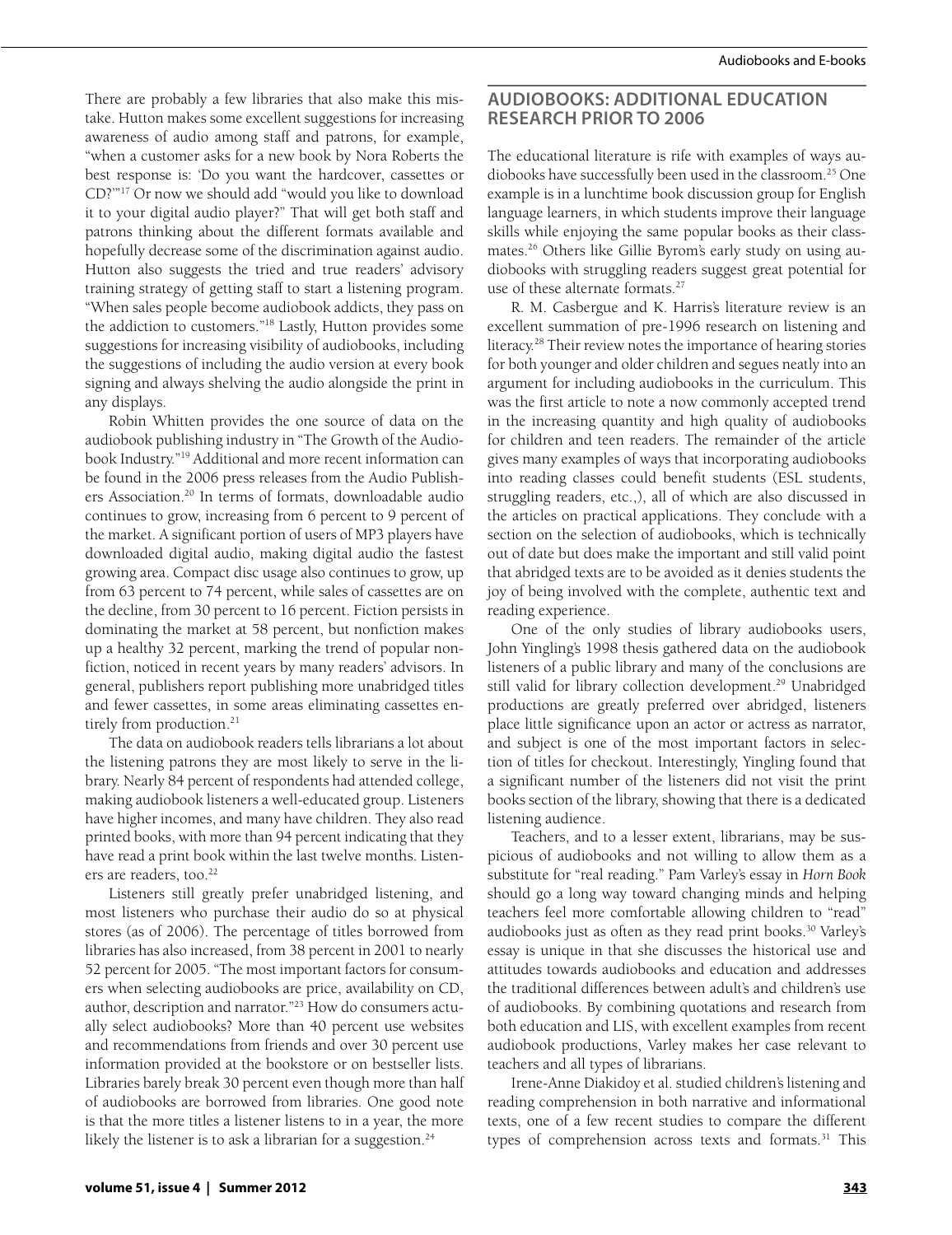ambitious study not only compared children's comprehension in two formats and two types of reading materials but repeated the research with 612 children at different grade levels, grades 2, 4, 6, and 8, enabling them to note any changes in comprehension abilities across age groups, from early readers to accomplished teen readers.

Diakidoy et al. found that the relationship between listening and reading comprehension becomes stronger after children have mastered decoding, meaning that readers who have mastered basic reading skills have strong positive relationships between reading and listening comprehension and that listening comprehension does not exist independently from reading comprehension. The researchers also found that the differences between listening and reading comprehension decrease with grade levels, and older students were more likely to have equally good or higher reading than listening comprehension, while younger students often had better listening comprehension. Finally Diakidoy et al. found that over all age groups reading and listening comprehension were weaker with informational texts than with narrative texts. This last find has limited relevance for this paper but great relevance for children's and adolescent literacy as it shows definitely that regardless of the format, children and teens are weaker at comprehending informational texts, the same texts that are required for all their subject area learning in secondary schools.

In regards to audiobooks, this research shows the importance of fostering children's listening comprehension, both for younger listeners who are better at it than reading comprehension, and for older readers who still need to practice listening comprehension. The weaker comprehension of informational texts could also be remedied with additional listening time as there are an increasing number of nonfiction audiobooks for younger listeners.

# **Audiobooks: Education, Library and Information Science, and Psychology Research Since 2006**

Many of the recent publications about audiobooks continue to revolve around awards and new technologies, and while important developments, these items contribute little to the understanding of audiobooks and reading. However, they are of critical importance to librarians as they decide which formats to purchase—should libraries still buy cassettes, CDs, or MP3s? If libraries go with digital audio, then which system is best for their users? What about the new self-contained audio devices, Playaways?

Articles such as Susan Hoy's overview of spoken word materials and downloadable audio services for libraries, including formats and devices, are essential reading for busy librarians.32 She also considers collection development issues and emerging audio and playback technologies. S. Maughan authored one of many articles to note the trend in digital downloadable audiobooks, an increasingly popular option

with patrons, consumers, and libraries.<sup>33</sup> J. Milliot wrote the first of several articles announcing that publishers and retailers are dropping the cumbersome and frequently problematic digital rights management (DRM) encryptions.<sup>34</sup> This culminated in the announcement in early 2009 that Apple is dropping DRM for all the songs in its iTunes store. Since Apple and iTunes have been a leader in digital audio and the use of DRM, this is likely an indicator that DRM is becoming a thing of the past.

For all things digital there is one single paper that addresses digital audiobooks, specifically for the library market, a 2007 issue of *Library Technology Reports*. 35 Although in some aspects it has already become outdated, it is still the best resource for understanding the complex world of digital audiobooks. In addition to a complete listing of web-based sources for digital audiobooks, Tom Peters makes clear the rather murky and confusing issues surrounding DRM and Apple's iPod MP3 player. Written by and for librarians, this report is also full of references and research, making it more than just a practical contribution and should be required reading for all public services library staff.

Jan Engelen compares and contrasts the long established audiobook market for visually impaired readers with the booming commercial audiobook market, from a European perspective, a useful update and alternative to Auld's Perspectives column from 2005.<sup>36</sup> With a practical emphasis and covering a wide range of materials, Engelen's work would be especially useful to librarians working with visually impaired listeners or those considering new or revised programs or technologies.

Other recent practice-oriented publications include case studies such as "Audiobooks on iPods: Building a program for a research library," which details a case study of an academic research library that created an iPod-based audiobook collection for patrons with focus on leadership and management skills.37 iPods were also loaded with podcasts and eventually video seminars. In addition to describing how the program was created and how it worked, Nancy Allmang also covers the difficulties in dealing with DRM.

Teachers and librarians new to audiobooks may be unfamiliar with the qualities of a good audio production and in need of a quick guide to evaluation. In "Sounds Good To Me," Mary Burkey, school librarian and chair of the inaugural Odyssey Award, has written just such an article: a brief overview of the important qualities and elements present in a good audiobook production.38 A. Cardillo and other industry experts contribute a useful article that covers three distinct types of audiobook recordings, along with some rationales for using audio with children and teens. The industry viewpoint makes this unique, and it will assist library staff in understanding and categorizing their audio collections.<sup>39</sup>

Recent educational articles emphasize the practical aspects of using audiobooks in the library, school library media center, or classroom. The case study "Getting teens to read with their ears" showed how one school librarian successfully used Playaways to reach out to busy high school students.<sup>40</sup>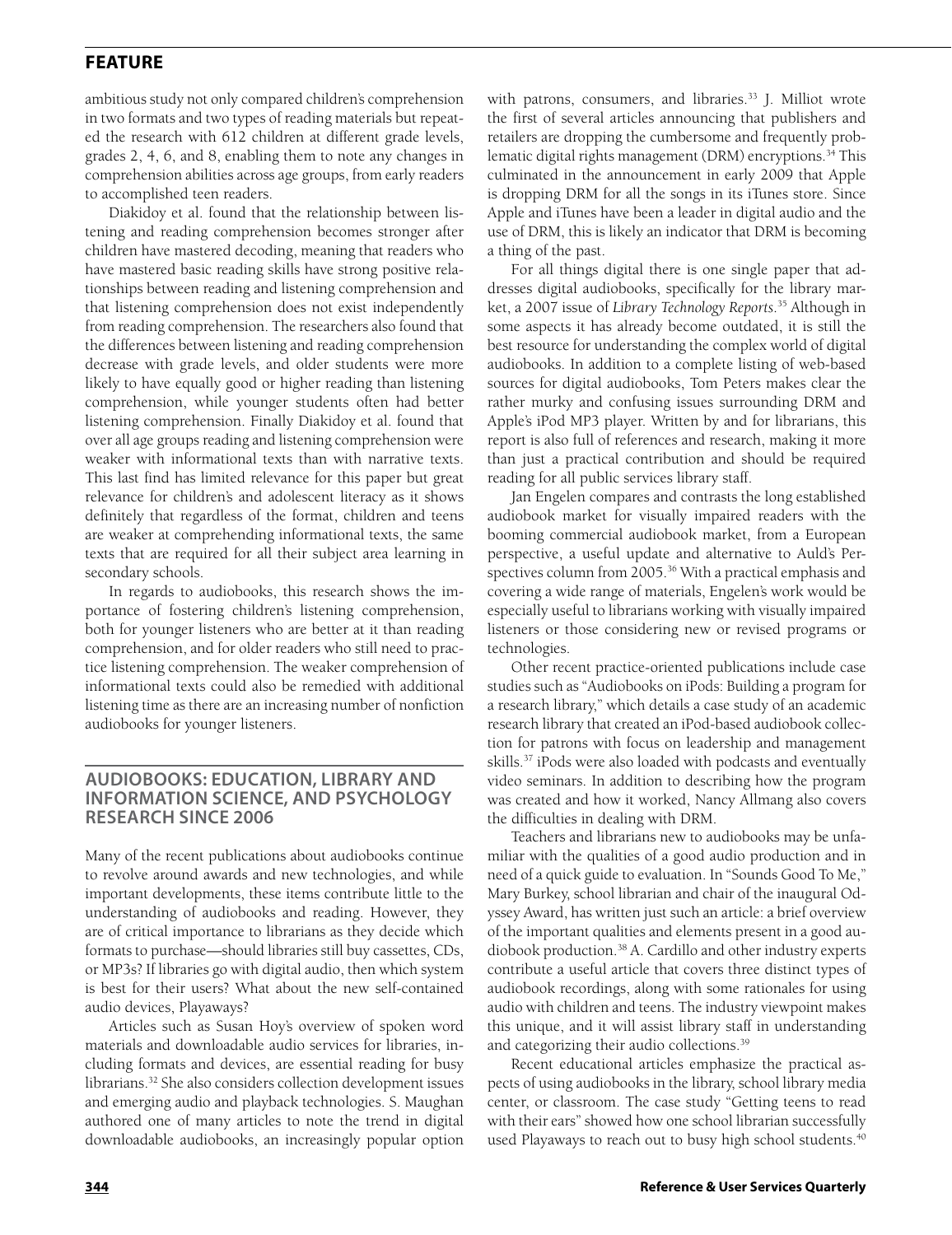Teachers and librarians interested in using audiobooks, but in need of convincing research or publications, will benefit from the well researched article by R. C. Clark, in which she succinctly notes and then rebuffs the arguments against audiobooks.41 Clark also mentions the challenges of introducing audiobooks and most importantly, using research, shows the importance of listening comprehension and its use as an indicator of later success.

Written entirely from the education point of view and with a more comprehensive literature review, G. Wolfson's article covers much the same ground as Clark, focusing on the value of using audiobooks.<sup>42</sup> Wolfson deals exclusively with adolescents, whereas Clark's article is more generally focused on all youth. In addition to the Guidelines and Suggestions for use of Audiobooks section, Wolfson has an extensive research-based section on why adolescents should be using audiobooks as part of their language arts curriculum, focusing on such important topics as allowing struggling readers to focus on the words and the story instead of struggling to decode, allowing all students to enjoy and experience the same texts regardless of reading ability, and developing or honing listening comprehension skills. Up to date, clear, and to the point, this is the perfect article to give to an administrator or teacher reluctant to use audiobooks and any librarian not yet convinced of the value of spending precious collection dollars on audio collections.

Joel R. Montgomery's paper includes an extensive literature review similar to Clark and Wolfson that also includes some more recent works.<sup>43</sup> Sections on the consequences of below grade-level reading and fluency and comprehension for native English speakers and second language learners are especially helpful for school library media specialists. Examples of tested techniques using audiobooks in practice at libraries and classrooms will be useful for all librarians interested in working more with youth and audiobooks.

Brett Cooper contributes an action research article based on a year-long project conducted in his classroom.<sup>44</sup> Inspired by a student who had difficulty with silent reading, he used audiobooks with small groups during silent reading time. At the end of the school year, ten students were reading significantly above grade level, and one was significantly below grade level. Fifteen students increased more than one and a half grade levels. Nine students increased about one grade level and two students showed limited growth. Six students showed growth of more than two grade levels. Cooper concludes that books on tape do have a positive impact on students' test score results and comprehension. At-risk students were able to improve up to the basic level and a few up to the proficient level. The basic and proficient students were able to increase their levels, with many improving to the advanced level. Students also showed improved attitudes toward reading, especially those reading below grade level and reluctant boy readers.

There is a small but significant collection of purely research based articles on audiobooks, and most have been published in the last few years, another indication of the growing popularity of the audiobook among all age groups. These works come from education, library and information science, medicine, and psychology, showing the multi-disciplinary nature of studying reading and audiobooks.

B. Winn et al. provide strong and convincing evidence for the use of audiobooks with struggling readers of all ages and the need for more research that studies links between listening and reading comprehension.<sup>45</sup> Studying students in upper level elementary grades who had been diagnosed with a reading disability, Kelli Esteves looked at the efficacy of using digital audiobooks paired with print texts, versus traditional print books, during silent reading times. She found that the students in the audio-assisted group made much more significant gains in reading fluency, which is more evidence for the impacts of audiobooks on struggling readers.<sup>46</sup> In a related work, Ann Milani et al. studied children and adolescents with dyslexia in an experimental design using school and leisure reading texts and found that the students using audiobooks experienced significant improvements in reading accuracy, gains in general school performance and motivation, and increased involvement in school activities, strong evidence for the importance of using audiobooks with struggling or learning disabled readers.<sup>47</sup> These are especially important results as they reinforce the importance of providing readers with materials in multiple formats.

Patrick Lo, in a paper presented at 2009 IFLA World Congress, conducted a similar study in Hong Kong, looking at Naxos Spoken Word Library, a digital audiobooks collection, and fifth- and sixth-grade students' motivations to read.<sup>48</sup> Lo found that the availability of the digital audiobooks collection in the school libraries did not increase student's motivations to do leisure reading or listening and that girls were more likely to use the library for leisure reading or listening and use the Naxos collections. He attributed these results partially to a lack of materials that interested many of the student readers, especially the boy readers, and concluded that if the library is to succeed in attracting and motivating readers, but especially boy readers, then the collection needs to better reflect their interests, a result that is relevant to all types of libraries serving listeners.

Matthew Rubery, a humanities scholar, overviews recent development in digital and audiobook technologies in a manner designed to be understood by non-specialists, a useful summary for librarians without a technical background.<sup>49</sup> He also makes a connection between today's audiobooks and the popular pastime of the Victorian era of reading aloud and reflects on attitudes towards reading aloud and listening to audiobooks.

Duncan Ross's survey has implications for audiobooks as he finds that over 40 percent of current library users own an iPod, 30 percent another MP3 player, and almost 70 percent of library patrons already listen to some form of audiobooks.<sup>50</sup> Unlike the APA data, which shows heavy use among younger listeners, the majority of patrons who borrowed library audiobooks were over fifty, and the library was their primary source for audiobooks, with the far distant second choice being the Internet followed by iTunes.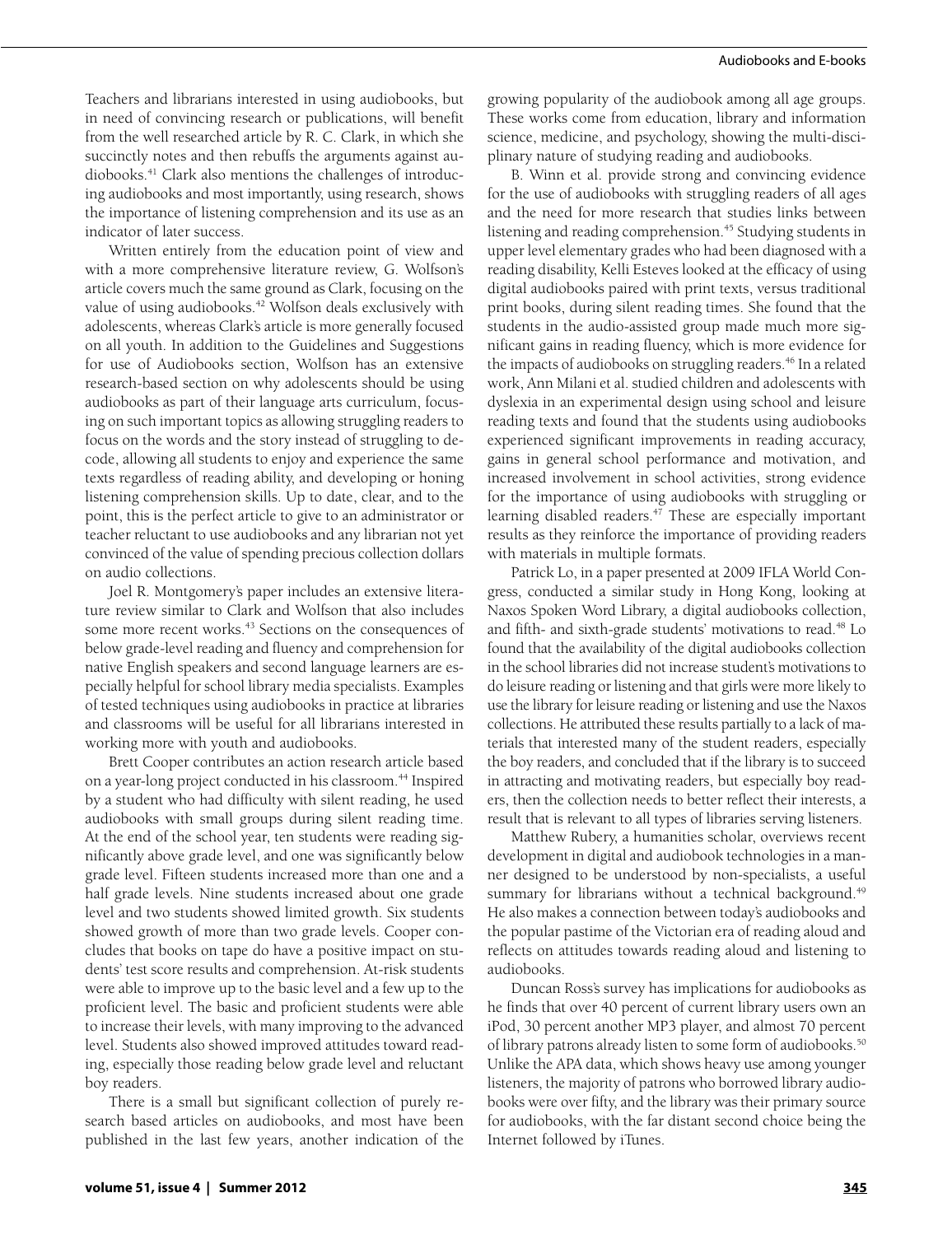There are a few detractors who are opposed to audiobooks, but these are found primarily in the visually impaired community, and their arguments revolve around those who learn Braille and "read" texts versus those who get all their "reading" through listening. Some researchers are concerned that those who only listen may fail to develop certain areas of the brain and that members of oral societies think differently than those of literate societies. These concerns are being validated by brain imaging studies, but these results cannot be generalized to the larger population.<sup>51</sup>

# **E-books and Online Reading**

This section of the literature review is also in three parts: the first on online reading, a complementary research tradition that greatly informs what we know about e-book reading; the second on e-books used in the classroom that are not on dedicated e-book readers; and the third section devoted to research and publications that use dedicated e-book readers, such as the Kindle, Nook, or Sony Reader.

### Online Reading

There is very little research specifically on e-books and e-book readers. There are plenty of articles that discuss the e-book readers and their technical features but very few that talk about the e-book reading experience or use e-books or e-book readers as part of the research design. Because of this, I have chosen to include the research on online leisure reading and extend the findings to e-book reading as appropriate. Even then, research on online reading is much smaller than that on audiobooks because it is so much newer. Online reading has only existed since the early days of the personal computer and has only been widely popular since the mid 1990s explosion of home computers and web access. Research often trails practice, and thus there are only a few years of research with which to contend. While the research on audiobooks was limited before 2001, because books on tape and even books on LP have been collected by libraries for many years, there is a more substantial body of practice articles, and librarians, as a general rule, seem to have some basic knowledge of audiobooks. None of this is true for e-books and online reading—these formats are too new to have really permeated the library world. As a result, nearly all the research comes from education or, more recently, publisher and marketing reports.

There are hundreds of articles and book chapters on online reading, but nearly all focus on online reading in terms of information seeking (e.g., Coiro and Dobler), particularly in the library science literature. In this section I am looking only at those articles that touch on leisure reading online. This includes reading and writing instant messages, reading and writing fanfiction, and searching for online reading for leisure. Studies that focus exclusively on classroom practices or uses of online reading solely for instructional purposes are also excluded, but any classroom based study

that involved silent reading time or choice in reading materials is included.<sup>52</sup>

Grimshaw et al. is the first article to be addressed in this section because it included both e-book and audiobook components, overlapping with the previous section.<sup>53</sup> It also included a more recent and comprehensive overview of e-book research. In terms of previous research, the literature review section includes key information on both audiobooks and ebooks. Grimshaw et al. discuss the research on the value of audio for struggling readers as it helped reduce the amount of working memory devoted to decoding, allowing the readers to focus on meaning and general comprehension, both key features of leisure reading. The dynamic cues provided by narration, sound effects, and emphasis of audiobooks go beyond printed texts in terms of assisting readers in integrating the meaning of the text.<sup>54</sup> Previous e-book research has found that when reading challenging texts, readers using the e-version with integrated dictionaries and pronunciation guides had higher comprehension scores than children who would have had to ask an adult in order to gain the same information.55 Some studies also show that children were more eager to engage with the e-books and more motivated to do the reading task than those assigned to print conditions. Even if this is somewhat related to getting to use a new toy, anything that increases children's engagement and motivation needs to be considered.

The RAND Reading Study Group was one of the first to publicly acknowledge the changing nature of texts and reading, noting "electronic texts that incorporate hyperlinks and hypermedia introduce some complications in defining comprehension because they require skills and abilities beyond those required for the comprehension of conventional, linear print."56 Julie Coiro built on this in her work on online reading comprehension, focusing on understanding the complex nature of online reading comprehension.<sup>57</sup> Coiro is an excellent overview of online reading and comprehension and the research surrounding it, as of 2003.

In a follow-up study Coiro and Dobler used a selective sample of eleven highly skilled and able sixth graders in a qualitative study using verbal protocols and interviews. They concluded that online reading in terms of computer-based, web-based reading (not necessarily leisure reading) was more complex as it required all the elements of print reading plus more complex applications of prior knowledge, interferential reasoning, and self-regulated reading processes. One reason for these additional levels of complexity may be that online reading prompts self-directed text construction in ways that are significantly different from print reading.

Another overview of online reading comes from D. J. Leu and L. Zawilinski, with an emphasis on the implications of new literacies and online reading for the classroom.58 As school media specialists need to work closely with teachers, this article is an excellent choice for them. Leu and Zawilinski argue that today's students' reading and writing lives are based around computers and the Internet, and thus instructional strategies that teach and recognize the more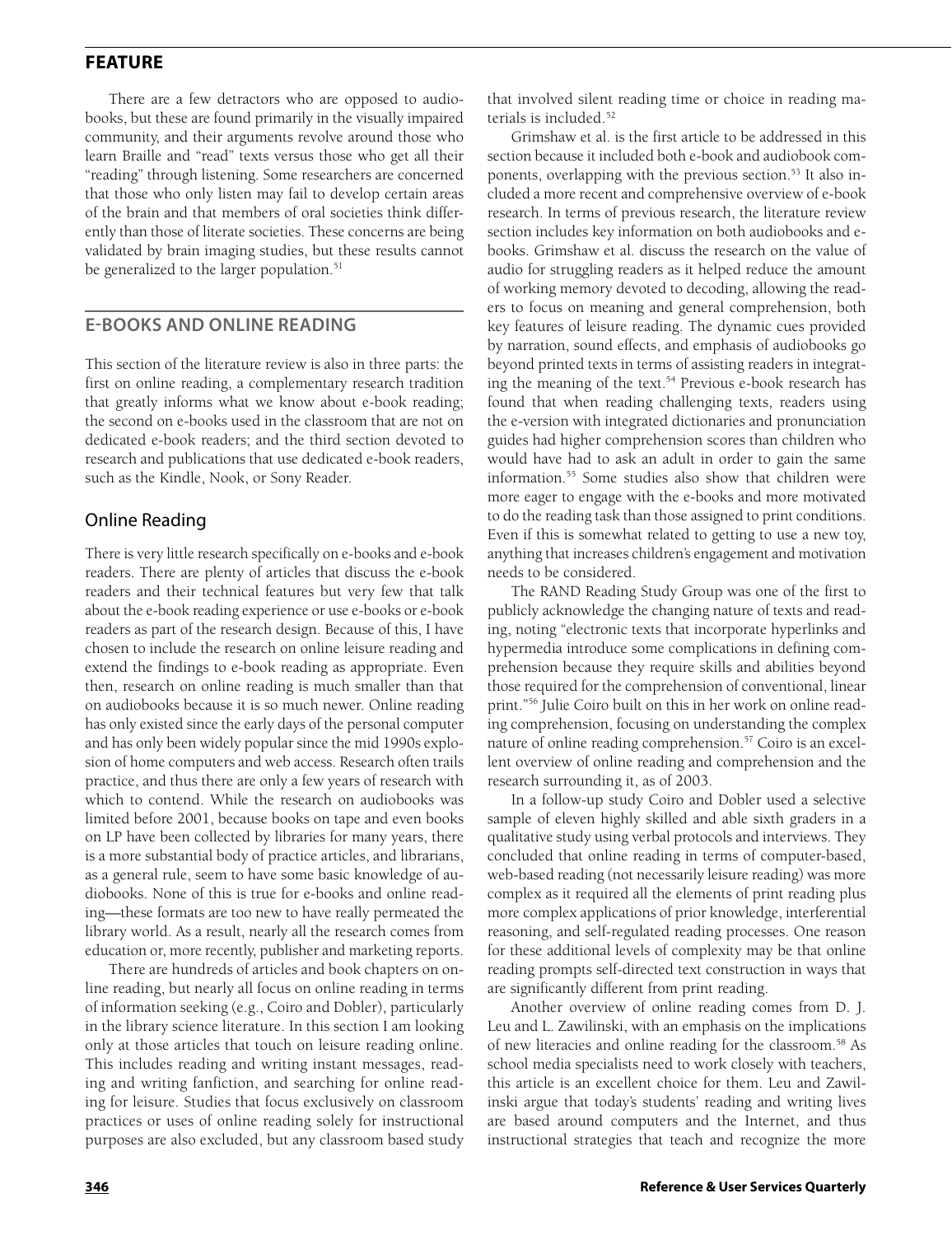complex comprehension required in this medium are essential in today's classrooms if educators are going to successfully teach today's children. Their article includes several steps for integrating the Internet and computers into classrooms in thoughtful ways that help students at all socio-economic levels prepare for the literacy skills needed in the not too distant future. When students visit public or academic libraries they expect and assume that they will be able to read and access materials in the same way that they do at school. This makes it critical for library staff to understand how students are reading and learning in the classroom.

In an early study of college students and online reading, E. Ramirez found that most students (78 percent) preferred print, and only 18 percent preferred digital.<sup>59</sup> However, that data is now more than six years old, which is a long time in rapidly evolving technology, and likely did not include students who had grown up reading online. Today's eighteenyear-old college students are likely to have been reading online their entire lives, since they were born around the time of the advent of graphical web browsers and the explosion of the web.

Published shortly after, Z. Liu's first study of online reading consisted of older readers (born between 1960 and 1975) and finds a strong preference for print (over 90 percent), with only 3 percent preferring digital formats for reading.<sup>60</sup> With only a ten year gap between the subjects in Liu and Ramirez, already there has been a significant increase in preference for digital reading, with more than six times as many respondents preferring digital reading. Clearly this is a rapidly changing area of reading, especially among younger readers.

Online reading with college students has also been recently studied in terms of gender differences.<sup>61</sup> Researchers found that when asked about their preferences, female students had a significant preference for print while male students were more willing and more satisfied to read online. While not addressed in this study, one likely result for this explanation is that female students read more fiction, and fiction reading is more commonly done in print, whereas the male students are reading more nonfiction, which can just as easily be read online, and in fact may be more readily available online. While this study was conducted with Chinese college students, there is no reason to believe that these results would not be generalized to college students in other countries. In comparison with research on American readers, Liu and Huang reported that Chinese students were more likely to prefer online reading and less likely to print out materials that could be read online. There are many possible explanations for this result, not the least of which is less readily available access to paper and printers for the Chinese students. Liu and Huang concluded that the main drawback and reason for less online reading is because of readability. While the issue of readability is valid for computer and screen-based reading that relies on backlighting technology, the new e-book readers that use e-ink technology and no backlighting do not have this major obstacle. While Liu and Huang's results are interesting, the major drawback is that the entire study is based on self-reported data. It does, however, provide some interesting points for further research.

William Douglas Woody, David B. Daniel, and Crystal A. Baker worked with college-age students and focused on the use of digital textbooks, an increasingly available option for college students.62 They studied college students enrolled in an introductory course and who had indicated that they had previously used a digital textbook. The researchers found that the students reported greater satisfaction when using print books, that they were more likely to read captions in print, and that they were not likely to utilize embedded links in the digital texts. Woody, Daniel, and Baker found no gender effects and no difference in students who had previously used digital textbooks. As all of the students in this study were reading their books on computer screens instead of dedicated e-book readers, this may well account for the students' lack of interest in using the digital texts as it required more computer time. Similar results were found in "Usability Evaluations of E-books," which concluded that students who grew up reading print books may be less likely to adapt to digital texts, and the resolution of the images on the screen can impact eye fatigue.<sup>63</sup>

### E-books in the Classroom

This section covers only a few of the studies most relevant to libraries and library services. An in-depth review of e-books in education settings can be found in Tricia Zucker, Amelia K. Moody, and Michael C. McKenna's research synthesis on the effects of e-books on literacy for elementary students.<sup>64</sup>

Grimshaw et al. investigated the differences between children's comprehension of popular storybooks based on medium of presentation.<sup>65</sup> The researchers used print versions and e-book versions, some of which included professional audio narration in addition to the electronic text. They found that the children (ages eight to fifteen) enjoyed reading the books equally in all three types of formats and that comprehension scores were the same across all three formats, except for the audio plus text condition which resulted in significantly higher comprehension scores. The type of medium did not significantly influence children's desire to finish reading the text.<sup>66</sup>

This study also used a dictionary condition in which the students were provided with either a print dictionary or an electronic dictionary integrated into the text using hyperlinks. While there were no significant differences in comprehension in the dictionary condition, students with the e-book used the dictionary at a rate of 69 percent (18 out of 26 students) versus 4 percent (1out of 25 students) in the print condition.67

In a recent educational study, Ofra Korat found that children who used e-books instead of the traditional print books made significantly more gains in comprehension and general reading skills than the students who interacted with the print book, indicating that the adoption of e-books in classrooms may greatly benefit student readers.<sup>68</sup> In a similar study, Adina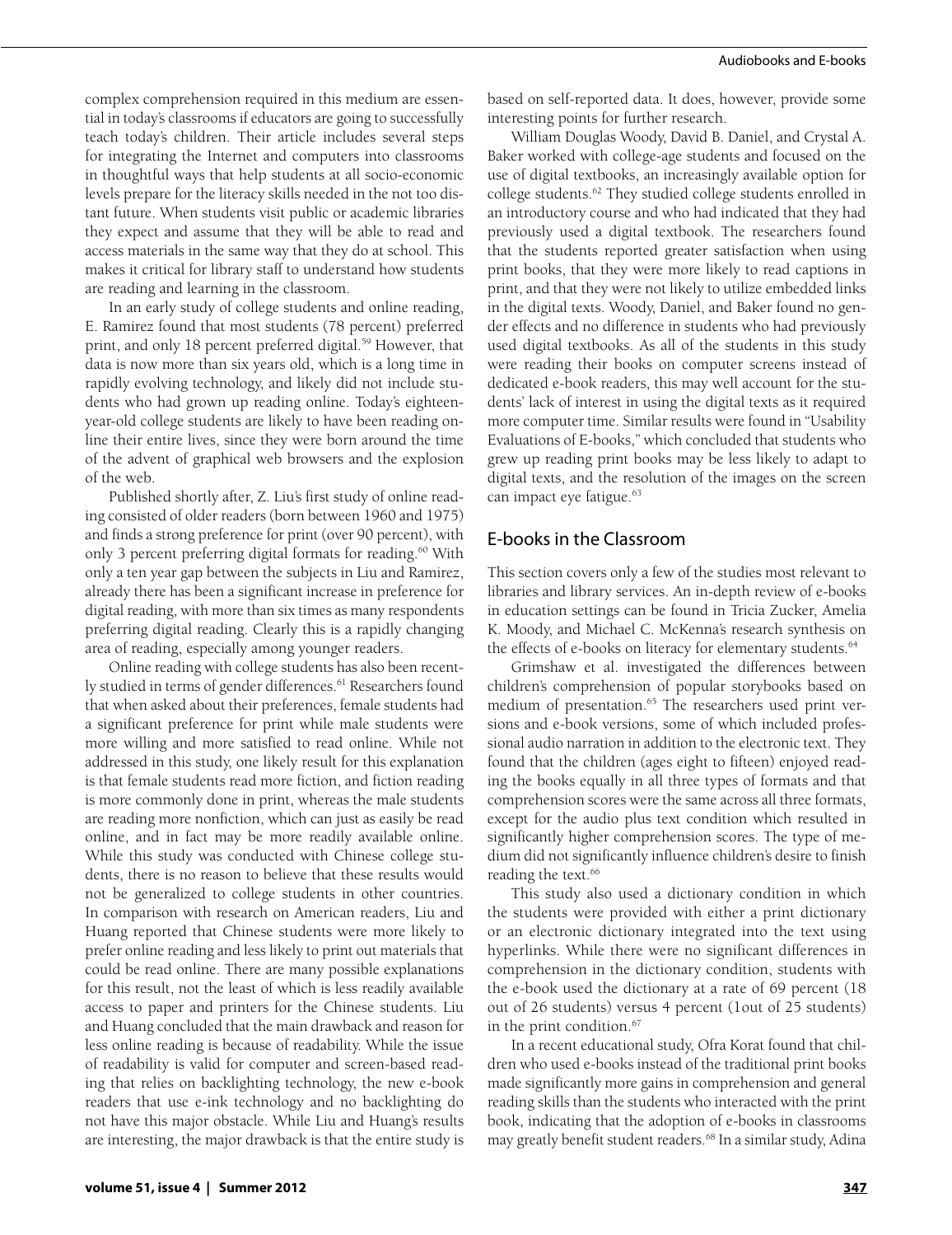Shamir et al. found that children who were assigned to any of the three treatment conditions that used e-books made significantly more gains in emergent literacy than children assigned to the printed book control group.<sup>69</sup>

One interesting conclusion that can be drawn from the e-book studies in educational settings, particularly those with younger readers, is that eyestrain does not seem to be an issue. Most of the e-books in use in education settings are still computer based (and often interactive) or use dedicated devices that use LCD screens, yet eye fatigue or other issues related to backlight screens are never mentioned as a problem. This may very well be a result of the age of the participants. Younger children may spend less time overall using computers, or they may be so used to interacting with technology that uses an LCD screen that it never becomes an issue. This is another indication that there may be significant generational differences with readers of e-books.

# E-books and E-book Readers

Most common in the LIS literature are articles like the one by Stephen Abrams that provides technical overviews of the various e-book readers and formats.<sup>70</sup> While useful, these become outdated almost as soon as they are published. However, Abrams's is a particularly thorough overview that is worth perusing, particularly for information on some of the lesser known devices. The American Library Association has tracked library lending of e-books in a handy map available online.71 Outside of the LIS field, in the publishing world articles debating the merits of e-books and e-book reading abound, such as an editorial which gathers a disparate group of researchers and writers to offer four different views of ebooks and online reading and the Heather McCormack article in *Digital Book World*, which is a persuasive argument for library purchasing and lending of e-books.<sup>72</sup> Reports from large research groups, like the Kaiser report, are not only readily available online, but are widely reported on.

There have been a few studies of the technical aspects of e-book readers and e-ink which found that larger characters may increase reading accuracy, which is not a problem for most e-book readers as they include multiple text sizes.73

Another recent study of the Kindle as an e-book reader used it in a study with an iPad and a personal computer. Participants read a complete short story on one of the devices and then in a regular printed book.<sup>74</sup> While this study claimed to find that reading on the Kindle and iPad was slower, little information about the methodology was revealed, and it is likely that the small sample sizes used in the study were too small to have statistically significant results.

# **Reports and White Papers**

The Kaiser report finds high levels of ownership of cell phones and MP3 players, which are used more often for media consumption than phone calls, and many of these devices

support e-book reading.<sup>75</sup> The recent Pew report finds that 84 percent of teens have home Internet access, and there have been great increases in media consumption and multitasking media consumption. The average teen consumes over ten hours a day of media in seven hours of time.76 Daily print consumption has dropped five minutes from forty-three minutes to thirty-eight minutes. However, the print count "does not include time spent reading on computers or mobile devices. Time spent reading newspapers and magazines online is captured and counted in computer usage," which skews the results.77

Scholastic recently reported that children had significantly more positive attitudes to digital reading than adults as most were interested in it, and one-third indicated that they would read more if they could access digital texts.<sup>78</sup> Parents were concerned that digital activities would not provide the same experiences as print reading, and that it would keep children from other activities like exercise or interaction with family or peers. One of the more interesting results from this survey is a question about how parents versus children define reading—children are much more likely to consider nontraditional activities reading (e.g., searching for information online, reading social networking sites, and texting).79

One of the most recent articles is from Australia, but it has results very relevant to American libraries.<sup>80</sup> Duncan Ross surveyed Australian public libraries and their users and found that there is a high level of interest in e-book readers and related technologies (iPads or iPhones), something that will not surprise most librarians. He contends that libraries must rapidly and dramatically increase their digital offerings or lose current and future library users. Ross's brief overview of e-books and e-books readers, along with recent consumer data, will be useful to librarians interested in learning more. While only 25 percent of the population currently reads e-books, more than 60 percent are interested in reading one or learning more about them, numbers that libraries need to seriously consider when allocating collection budgets. Most library patrons would be willing to check out e-books, and many would even buy a device just to access library collections.

The Australian Romance Readers Survey from 2009 also provides some valuable data on e-book and e-book reader use and adoption.<sup>81</sup> While more than half of respondents do not use e-books, of those that do, the most popular reading devices were desktop and laptop computers, followed by ebook readers, phones, and PDAs. One interesting result here is that the iPod was not listed as an option but was the most commonly written in response.<sup>82</sup> In terms of book purchases, independent bookstores were first at 23 percent. This may have implications for e-book purchases as well, as those almost always need to be purchased online. Of the respondents, 5 percent of respondents already purchase directly from publishers, which for publishers interested in selling their ebooks directly to customers, they already have an established customer base.83 In terms of e-book purchasing, in 2006 40 percent of Australian romance readers already purchased ebooks and an additional 15 percent say they plan to purchase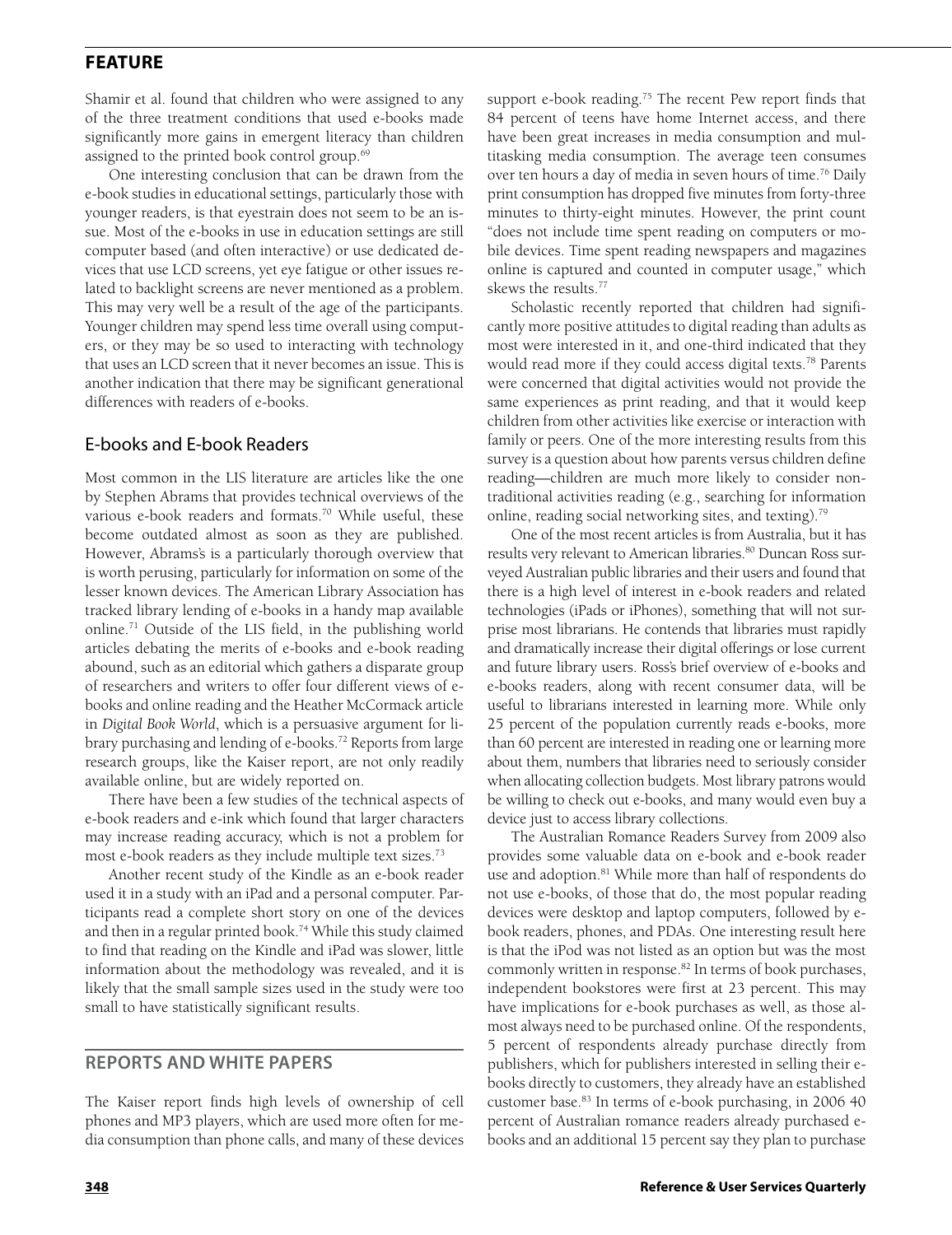e-books sometime soon.<sup>84</sup> This is also quite a law abiding group—of those that have downloaded free e-books, the vast majority do so from official publisher or author sites only.<sup>85</sup>

OverDrive, the leading vendor in providing downloadable e-book content to public libraries, recently published a white paper, "How eBook Catalogs at Public Libraries Drive Publishers' Books Sales and Profits," something that should prove particularly useful for librarians attempting to work with publishers who refuse to sell e-books for library loans.<sup>86</sup> This paper argues that "public libraries hold sizeable marketing potential for publishers and authors. This prospective reader audience can be captured through discovery on shelves and in catalogs, in addition to author tours, bookmobiles, and book clubs."87 OverDrive notes that only one other e-book distributor has realized this potential,

Sony Electronics has realized the market power presented by public libraries. At Sony's retail eBookstore, the Reader™ Store, Sony has a Library Finder application promoting the available of eBooks at libraries and Sony Reader's compatibility with eBooks checked out from libraries. Sony has used this compatibility as a distinguishing feature to drive both device and retail eBook sales.88

In a point that should really resonate with publishers, the report concludes, "Libraries are not simply meeting the demand for eBooks, but they are whetting the consumer appetite."89 With plenty of data to support these points, this report is one that librarians need to be using to convince publishers to sell e-books for library loans, just as they sell print books.

# **College Students and E-book Reading**

Colleges were among the first to test the use of Kindle e-book readers in the classroom as a replacement for printed textbooks. Early studies which used the first generation of the larger sized Kindle DX found a minority of students quickly adopted and enjoyed the Kindle, but most were frustrated by difficulties in note taking and highlighting; other colleges had to drop their pilot programs when it was determined that the Kindle DX was not easily used by visually impaired students.90 As all of these issues have been addressed by updates and new generations of the Kindle readers, additional studies will likely find quite different results. Faculty who insisted on page numbers in citations, or failed to use the Kindle's more precise line identifying numbers when discussing texts in class, also contributed to poor results. What these college pilots did find was that students were quite interested in using the Kindle for recreational reading and were very likely to recommend it to friends and family for recreational reading. Others argue that the Kindle won't be the device to replace textbooks, instead promoting the iPad and similar tablet computing devices, due to their interactive nature, color displays, and ability to play video clips.<sup>91</sup>

**volume 51, issue 4 | Summer 2012 349**

Another corporate study of college students and e-books finds that e-book and e-book readers have yet to really catch on with college students, with most digital texts being purchased for class and a low level of e-book reader ownership.<sup>92</sup> This doesn't necessarily mean that college students don't like e-books, just that they currently don't have a lot of access to them, which may very well be a function of the limited disposable income of college students and the still substantial prices of dedicated e-book readers.

# **Consumer and Publisher Data**

What do we know about the readers and users of e-books and e-book reading devices? Publications on market and consumer data are often locked up and hard to access, available only to members or for purchase, making them generally inaccessible to librarians. Luckily second hand reports provide handy summaries.

Places where ebooks are downloaded: Amazon still holds the top spot at 61%— B&N has 20%, Libraries 7%. . . . Right now Kindle holds the top spot for devices at 40%—just passing the PC/laptop in the last survey at 39%. Among ebook buyers, print is definitely losing ground—nearly 50% of ebook readers now say they are buying exclusively or almost exclusively ebooks and 49% indicate they either MOSTLY or exclusively purchase ebooks. Of those who own devices today 44% indicated they received their device (purchase or gift) in the past 6 months. 93

The Price Waterhouse Coopers report, "Turning the Page, the Future of eBooks," provides some of the most recent information on the e-book market, although it is very heavily weighted to the publishing perspective, making it only mildly useful for librarians.<sup>94</sup> This report also focuses on the differences between the North American and European markets, notably, the low interest levels on the part of European publishers to adopt and sell e-books. However, as this report argues, the successful and rapidly growing e-book market in the United States will soon be found in Europe as the most popular ebook reading devices (Kindle e-book readers and iPads) are now available in Europe as well as in the US, and the European consumers' increased awareness and interest in e-books.<sup>95</sup>

# **Libraries and E-books**

A few library associations have conducted similar projects and their information is much more readily available, like the COSLA study based on interviews with library leaders and state librarians.<sup>96</sup> The two most relevant areas for this report are the section on devices and the section on access. In terms of devices, "For devices meant for library lending and use, respondents added some remarkably consistent needs.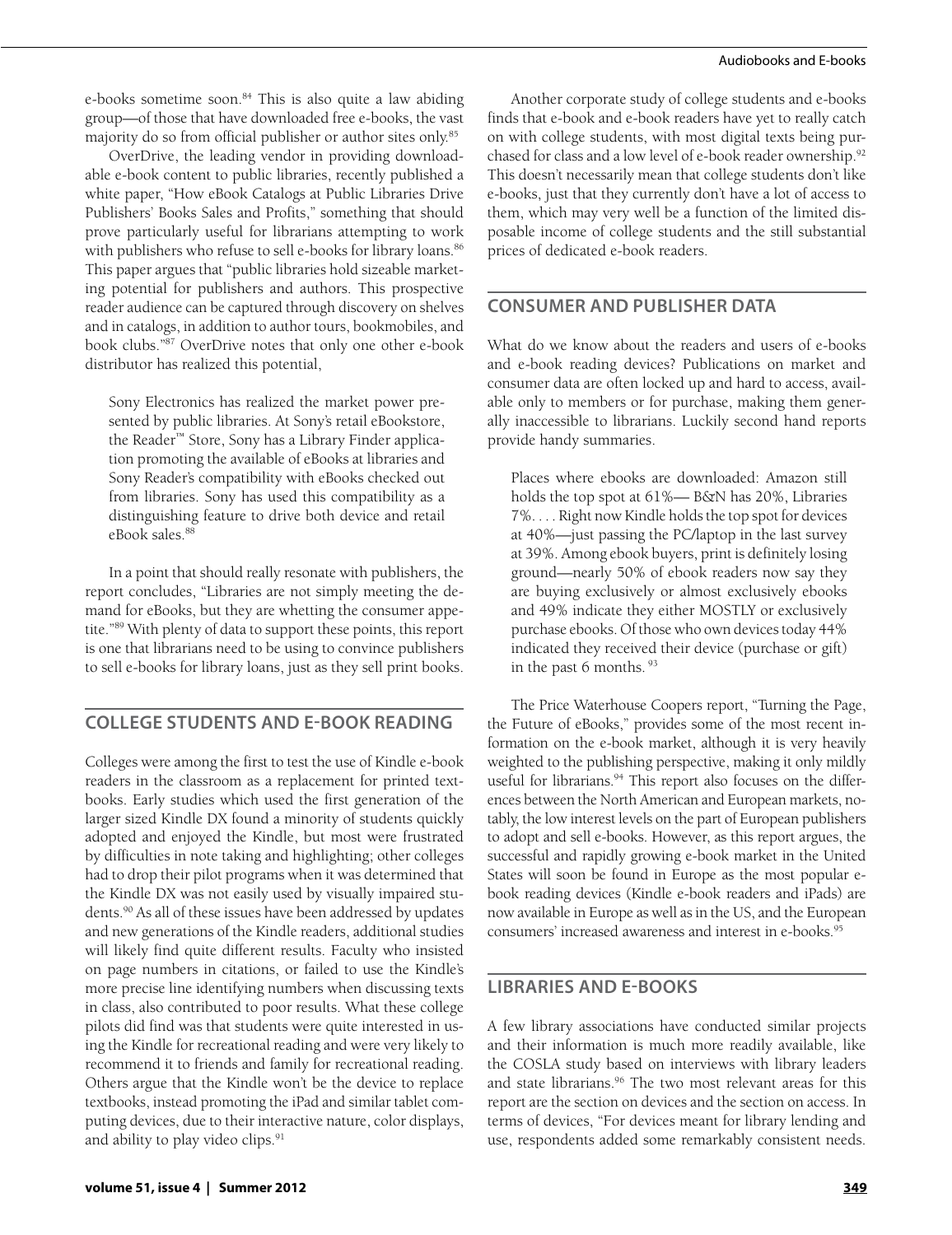They would need to be simpler than any other device, more durable, much cheaper (\$100 or less seems to be the magic number), rechargeable, with no cords required for use, larger controls, and accessibility options that work for the largest range of people possible."97 Most respondents expressed discomfort over lending somewhat fragile devices that cost over \$300. Some stated they couldn't include devices in their public services until the price drops significantly. Many see the role of the library as a place for patrons to try out new technology. Currently the biggest access issue facing users is that public computers cannot be used for downloading library e-books and the generally convoluted procedures used for finding and checking out e-books.

For the most part, only preliminary case study–based information is available on the use of Kindles in libraries.<sup>98</sup> Lotta Larson studied two second-grade readers over several weeks of using a Kindle for thirty to forty-five minutes a day, and her results suggested that using the Kindles promoted new literacy practices and extended connections between reader and text made possible by the interactive tools integrated into the Kindle. She found that the two readers used all the features of the Kindle, adjusting the font size, accessing the dictionary, and using the text to speech. The two students felt that the reading experience, for them, was the same as with a book or even better, and Larson found that over the course of the study both girls had increased positive attitudes towards reading and made regular comments about their preference for the Kindle over traditional books.

Similar results are reported in a new book, *No Shelf Required*, in chapter 4, "E-books in the Public Library."99 Like Grimshaw et al., Amy Pawlowski combines e-books and digital audiobooks as, in most public libraries, these are provided by the same vendor and from the same interface. She notes "in 2009, well over eight thousand public libraries offered e-books and downloadable audiobooks."100 Pawlowski also offers an excellent list of the advantages of digital collections, noting a not often mentioned point that digital collections can save a great deal of staff time as they do not require processing, or checking in and out.<sup>101</sup> Digital collections are also very popular with users and have very high rates of adoption, particularly when they are discoverable through the OPAC.<sup>102</sup> As vendors are a key partner in digital collections, most of the rest of this chapter is devoted to an overview of vendors, products, and licensing, with a section on formats, which makes interesting reading for those interested in technical aspects and the history of the various e-book formats. The tables with device and format compatibility are a valuable and easy to understand tool for working librarians, but staff using this resource need to be aware of the rapid changes in this area that may make these resources quickly outdated. This chapter concludes with a case study of Kindle use and loaning at a public library, which is a nice guide for libraries considering the loan of e-book readers.<sup>103</sup>

The most recent reports in this area are the results of a survey conducted by *Library Journal* and *School Library*  Journal as part of their 2010 Virtual Summit.<sup>104</sup> The public

libraries report begins with an overview of the rapidly growing e-book market, noting that the "annual growth rate of 71% is the highest of any book category," ten times higher than adult hardcovers at  $1.3$  percent.<sup>105</sup> In terms of library e-book collections, 72 percent of libraries currently offer collections, and "as for the 28% of public libraries that currently don't offer e-books, 32% plan to offer e-books in the next 12 months, while a further 28% plan to offer e-books in the next couple of years."106 Clearly e-books are a format that are no longer a fad but an established format in public library collections. Libraries are adding these collections based mostly on consumer demand.<sup>107</sup> Libraries are also circulating devices. While only 5 percent of libraries surveyed currently circulate reading devices, as many as 24 percent of respondents are considering it.<sup>108</sup> Libraries are mostly likely to circulate the Sony Reader, which may be because of its compatibility with OverDrive collections, or Sony library marketing and outreach campaigns.109

The LJ/SLJ report finds that public library e-book collections tend to circulate many of the same types of materials as print collections; the most popular materials are bestsellers, mystery/suspense, current events, and self help/psychology.110

The school libraries report's most interesting result is that "middle schools appear to be most receptive to e-books. Middle school students are most likely to have dedicated e-book readers, and they are most likely to make e-book requests. Middle school libraries also report that they expect a higher increase in e-book circulation."111 Many of the other areas are similar to public libraries, while currently offerings are lower, most that do not currently offer e-books are considering it in the near future.<sup>112</sup>

### **E-books and E-book Readers Internationally**

Studies of e-books and e-book readers outside of the United States and Europe are gradually increasing. In Ghana a large study is currently being undertaken on the feasibility of using Kindles for classroom and leisure reading. Results from the pilot study indicated that the Kindle was useful for assigned long form fiction reading in the classroom, and that students appreciated its similarities to the familiar technology of the cell phone.113 E-book adoption in China is so high that predictions about the demise of print culture may not be too far off.114 As many as 91 percent of participants said they would not bother buying a print version if they could get it digitally.

#### **Implications For Libraries**

#### Readers' Advisory Services

Regardless of whether the readers' advisory services are performed in school, academic, or public libraries, they must move beyond printed fiction texts. Readers' advisory services need to continue to embrace nonfiction, making just as many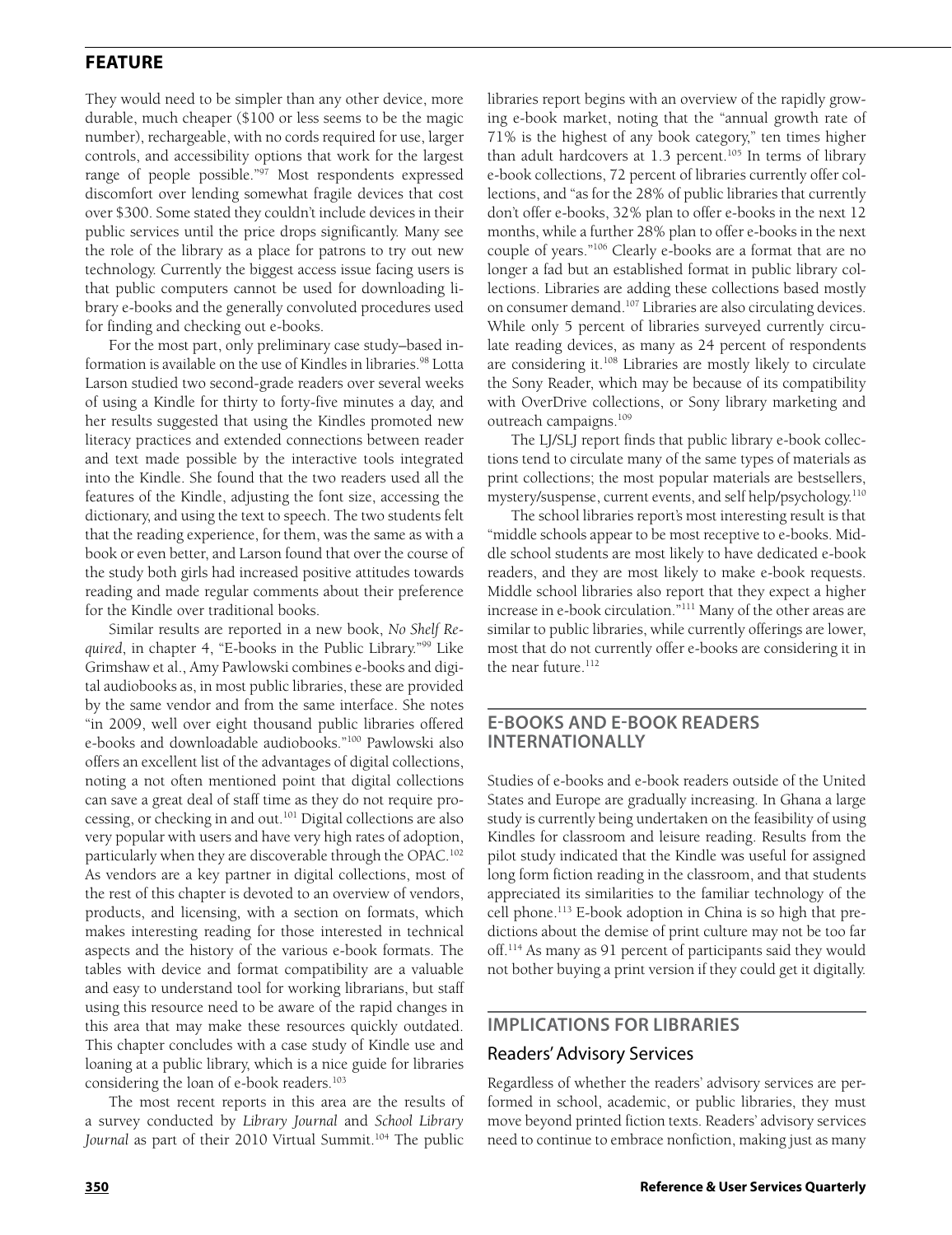recommendations for nonfiction reading as fiction reading for patrons of all ages. Librarians providing readers' advisory services need to be familiar with nonfiction texts and know which ones are more likely to appeal to certain ages, sexes, or readers. If this paper is about audiobooks, e-books, and online reading, then why am I talking about nonfiction? Because audiobooks and e-books can just as easily be nonfiction as fiction when it comes to leisure reading. As a profession, I think we're making good progress in this area, but we've not yet fully acknowledged the power and importance of nonfiction reading.

Librarians need to start providing readers' advisory services for audiboook and e-book readers as soon as possible or we risk losing and alienating an entire generation of readers from the library. Starting at the level of the school library and with youth services librarians, readers' advisory services must also include audiobooks and e-books. All readers' advisory conversations must include questions about format—do you prefer to read in print, to listen, or read electronically? And at no point should the question indicate that one format is better than the other, although it is okay to admit that the library's collections may be limited in some areas. When giving suggestions during a readers' advisory transaction librarians must suggest both audiobooks and print books, especially if they think the reader might be struggling. For every reader who will ask for audiobooks, there are at least two who don't know the library has an audiobook collection. Another possibility is that the young readers know the library has audiobooks but they are in a format he/she can't access. Ask questions about access and format to find audiobooks for every reader. Audiobooks collections must be marketed through in person interviews as well as included in all displays and handouts designed for passive readers' advisory.

When it comes to online and e-book reading, libraries are not yet really prepared to work with this readership, but it's one that is too important to ignore. When one of your patrons gets a new Kindle or Nook, know which items in the collection they might be able to check out (if any) and have plenty of suggestions of other places for e-books, either for free or for purchase. Librarians need to make sure they are playing a valuable role in the e-book world, or they will become shut out, at least for the more affluent readers.

Patrons who own these devices need to be convinced to use library services instead of just relying on purchasing all their items. If your library completely lacks any e-books for circulation, at the minimum, be able to provide advisory services to help e-book readers find sites for free or low cost e-books, or help them pick through the dozens of sites and hundreds of thousands of titles offered online. As long as libraries are providing this type of valuable advisory services, they will not lose their patrons to the Internet and will have a ready base of readers when e-books are finally ready to circulate at the library. At the same time, libraries that do not yet provide circulating e-book collections need to start seriously considering their options as demand for digital library offerings will only increase.

What does this mean for librarians? It means learning all about the various e-book readers and e-book vendors. It means knowing about the sites that sell audiobooks and publishers who provide deals of e-books directly from their websites (i.e., Harlequin's recent \$1 e-books for their 60th anniversary.) Above all, it means that librarians can't ignore e-books or e-book readers if they want to maintain a patron base into the future.

# **E-Books and Libraries: Where are We Going?**

When it comes to e-books and collection development there is really only one thing to say—buy some! Few libraries have e-book collections of leisure reading materials that can be checked out for use on e-book readers or only have statewide collections with limited titles. As e-book readers (dedicated devices like the Kindle and tablets like the iPad) are both increasing in popularity and market share, libraries need to supply these materials in the formats that their patrons are already using before these patrons disappear forever. This is a new area in library services with limited options but it's one where librarians need to be the leaders; the library market is a large and powerful one that can influence publishers and vendors. E-book collections need to be investigated at both the local and state or consortium level—large group purchases can be useful for stretching budget dollars but make it difficult to customize for your local patron base.

A few libraries have started to circulate Kindles, preloaded with selected popular titles, and the results have been excellent.<sup>115</sup> People want to be able to read e-books and experience reading on an e-book reader. Loading Kindles with titles that have long hold lists makes bestsellers available to a wider range of local patrons. This can also help in customizing local collections as in demand titles can be purchased for the library's own e-book readers.

Particularly in these difficult economic times when few library patrons will have the money to buy and then fill up an e-book reader, libraries need to jump in and fill this gap. Librarians in all libraries need to keep an eye on new developments in e-book readers, and e-book collections for library services, and be ready to work with all ages of patrons, answering device questions and providing advisory services.

## **References and Notes**

- 1. Jessica E. Moyer, *Research Based Readers' Advisory* (Chicago: ALA Editions, 2008).
- 2. Jessica E. Moyer and Kaite Mediatore Stover, "Chapter 4: Audiovisual Advisory," in *Research Based Readers' Advisory* (Chicago: ALA Editions, 2008), 56–76.
- 3. Randy Pitman, "Viewers' Advisory: Handling Audiovisual Advisory Questions," in *The Readers' Advisor's Companion*, ed. Kenneth Shearer and Robert Burgin (Englewood, Colo.: Libraries Unlimited, 2001), 229–37.
- 4. Michael Vollmar-Grone, "Hearing and Seeing: The Case for Audiovisual Materials, " in *Nonfiction Readers' Advisory*, ed. Robert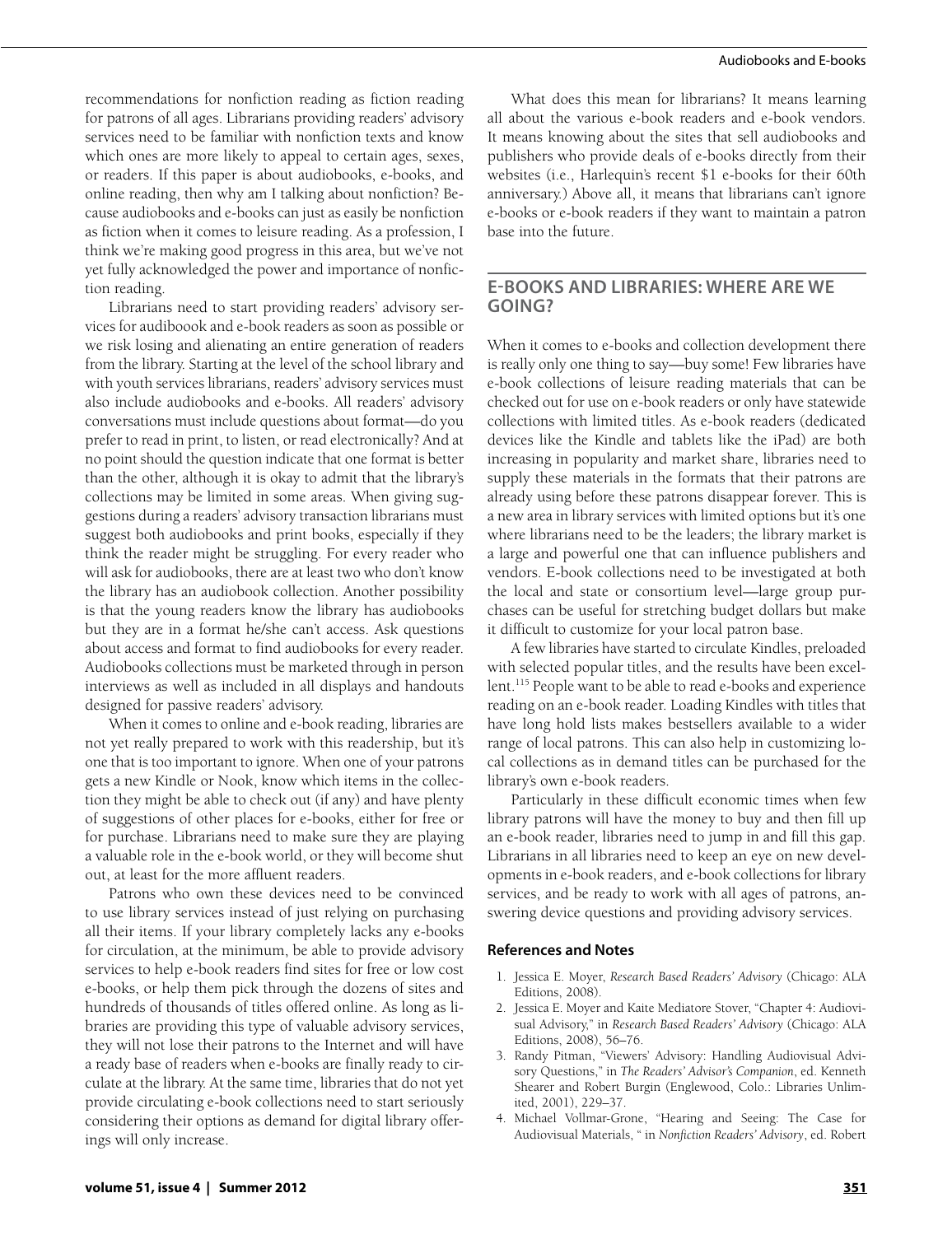Burgin (Englewood, Colo.: Libraries Unlimited, 2004), 85–99.

- 5. Judith Elkin, "Special Needs/Special Places," in *Reading and Reader Development: The Pleasure of Reading* (London: Facet, 2003), 143–70.
- 6. Ibid., 143.
- 7. Ibid., 144.
- 8. Mathias, quoted in Elkin, "Special Needs/Special Places, 146.
- 9. Kaite Mediatore, "Reading With Your Ears: Readers' Advisory and Audio Books," *Reference & User Services Quarterly* 42, no. 4 (2003): 318–23.
- 10. Ibid., 321.
- 11. An updated and expanded explanation of this valuable technique can be found in chapter 3: Kaite Mediatore Stover, "How to Listen to a Book in 30 Minutes," in *The Readers' Advisory Handbook*, ed. Jessica E. Moyer and Kaite Mediatore Stover (ALA Editions, 2010).
- 12. Greg Morgan, "A Word in Your Ear: Library Services for Print Disabled Readers in the Digital Age," *Electronic Library* 21, no. 3 (2003): 234–39.
- 13. Hampton (Skip) Auld, ed. "Perspectives 'That All May Read . . . ': Talking Books for the Blind and Physically Handicapped" *Public Libraries* 44, no. 2 (2004): 68–70.
- 14. Ibid., 69.
- 15. Ann Kim, "AudioVideo 2006: The Future is Now," *Library Journal* (May 15, 2006): 60–63.
- 16. Eileen Hutton, "Audiobooks Deserve Marketing, Too: It's Time for Store Promotions to Catch Up with the Growth in Audio Sales," *Publishers Weekly* (October 24, 2005): 66.
- 17. Ibid., 66.
- 18. Ibid., 66.
- 19. Robin Whitten, "The Growth of the Audiobook Industry," *Publishing Research Quarterly* 18, no. 3 (2005): 3–11.
- 20. Audio Publishers Association, "Audio Publishing Industry Continues to Grow; Shows 4.7% Increase in Sales: Audiobook Sales Reach an Estimated \$871 million," Sept. 12, 2006, www .audiopub.org/files/public/APASalesSurveyResultsFactSheet-2006COMPLETE.pdf (accessed Oct. 18, 2011); Audio Publishers Association, "Audio Publishers Association Releases Major Consumer Survey and Announces Increase in Audiobook Usage: Nearly 25% of US Population is Listening to Audiobooks," 2006, www.audiopub.org/files/public/2006ConsumerSurveyCOMPLET EFINAL.pdf (accsssed Oct. 18, 2011).
- 21. "Audio Publishing Industry Continues to Grow," 2. All figures from 2004 to 2005.
- 22. "Audio Publishers Association Releases Major Consumer Survey."
- 23. Ibid.
- 24. Ibid.
- 25. P. Ferreri, "Listening for Literacy: A Guide for Using Children's Audiobooks," *Teaching K–8* 31, no. 2 (2000): 61; Lisa Von Drasek, "Teaching with Children's Books: Heard Any Good Books Lately?" *Teaching K–8* 34, no. 8 (2004): 90–91; L. Robinson, "For the Love of Books: Expanding E-books and Audio Books in School Libraries," *Media Methods* 40, no. 2 (2003): 6–12; R. M. Casbergue and K. Harris, "Listening and Literacy: Audiobooks in the Reading Program," *Reading Horizons* 37 (1996): 48–59.
- 26. F. Goldsmith, "Earphone English," *School Library Journal* 48, no. 5 (2002): 50–53.
- 27. Gillie Byrom, "If You Can't Read It Then Audio It," *Reading* (1998): 3–7.
- 28. R. M. Casbergue and K. Harris, "Listening and Literacy: Audiobooks in the Reading Program," *Reading Horizons* 37 (1996): 48–59.
- 29. John Yingling, A Study of Audiobook Users at the Salem, Ohio Public Library (Arlington, Va.: ERIC Document Reproduction Service, ED 424 859, 1998).
- 30. Pam Varley, "As Good As Reading: Kids and the Audiobook Revolution," *Horn Book* 78, no. 3 (2002): 251–62.
- 31. Irene-Anne Diakidoy, N. P. Stylainou, C. Karefillidou, and P. Papageorgiou, "The Relationship Between Listening and Reading Comprehension of Different Types of Text at Increasing Grade Levels," *Reading Psychology* 26 (2005): 55–80.
- 32. Susan Hoy, "What Talking Books Have to Say: Issues and Options for Libraries," *Australasian Public Libraries & Information Services*  22, no. 4 (2009): 164–80.
- 33. S. Maughan, "Downloads have Publishers Singing a New Tune," *Publishers Weekly*, 253 (May 19, 2006): 8, 13–15.
- 34. J. Milliot, "Simply Audiobooks to Abandon DRM," *Publishers Weekly* 254, no. 39 (2007): 6.
- 35. Tom Peters, "Digital Audiobook Services through Libraries," *Library Technology Reports* 43, no. 1 (January/February 2007).
- 36. Jan Engelen, "Modern Digital Libraries: The Case of the Audio-Book Boom," in ICCHP 2008, LNCS 5105, ed. K. Miesenberger et al. 2008: 284–90; Jan Engelen, "A Rapidly Growing Electronic Publishing Trend: Audiobooks for Leisure and Education," Proceedings ELPUB 2008 Conference on Electronic Publishing, Toronto, Canada (June 2008).
- 37. Nancy Allmang, "Audiobooks on iPods: Building a Program for a Research Library," *C&RL News* 70, no. 3 (2009): 173–76.
- 38. Mary Burkey, "Sounds Good to Me: Listening to Audiobooks with a Critical Ear," *Booklist* (June 1 & 15, 2007): 104.
- 39. A. Cardillo et al., "Tuning in to Audiobooks: Why Should Kids Listen?" *Children & Libraries* 5 (2007): 42–46.
- 40. S. Grover and L. Hannegan, "Hear and Now: Connecting Outstanding Audiobooks to Library and Classroom Instruction," *Teacher Librarian* 35, no. 3 (2008): 17–21; R. C. Clark, "Audiobooks for Children: Is This Really Reading?" *Children & Libraries* 5, no. 1 (2007): 49–50; Marianne Cole Fues, "Getting Teens to Read With Their Ears," *Library Media Connection* 27, no. 6 (2009): 54.
- 41. Clark, "Audiobooks for Children," 49–50.
- 42. G. Wolfson, "Using Audiobooks to Meet the Needs of Adolescent Readers," *American Secondary Education* 36, no. 2 (2008): 105–114.
- 43. Joel R. Montgomery, Using Audio Books to Improve Reading and Academic Performance (Arlington, Va.: ERIC Document Reproduction Service, ED Working Paper, 2009).
- 44. Brett Cooper, "Listen Up—Using Audio Books to Help Improve Reading," *Literacy Lens* 4, no. 1, http://msit.gsu.edu/Readingcon sortium/Literacylens/Listen\_Up.pdf (accsssed Oct. 18, 2011).
- 45. B. Winn, C. H. Skinner, R. Oliver, A. D. Hale, and M. Ziegler, "The Effects of Listening While Reading and Repeated Reading on the Reading Fluency of Adult Learners," *Journal of Adolescent & Adult Literature* 50, no. 3 (2006): 196–205.
- 46. Kelli J. Esteves, "Audio-Assisted Reading With Digital Audiobooks for Upper Elementary Students With Reading Disabilities," Dissertation, Western Michigan University (2007).
- 47. Ann Milani, Maria Luisa Lorusso, and Massimo Molteni, "The Effects of Audiobooks on the Psychosocial Adjustment of Preadolescents and Adolescents with Dyslexia," *Dyslexia* 16 (2010): 87–97.
- 48. Patrick Lo, Effects of Online Audiobook Resources on Library Usage and Reading Preferences and Practices of Young Learners in an Elementary School Library Setting in Hong Kong, World Library and Information Congress, 75th IFLA General Conference and Council (Milan, Italy: Aug. 23–27, 2009), www.ifla.org/ annual-conference/ifla75/index.htm (accessed Oct. 18, 2011).
- 49. Matthew Rubery, "Play It Again, Sam Weller: New Digital Audiobooks and Old Ways of Reading," *Journal of Victorian Culture* 13 (2008): 58–79.
- 50. Duncan Ross, "Ebooks and Beyond: The Challenge for Public Libraries," *Australasian Public Libraries & Information Services* 23, no. 2 (2010): 44–55.
- 51. Rachel Aviv, "Listening to Braille," *New York Times*, Dec. 30, 2009, www.nytimes.com/2010/01/03/magazine/03Braille-t. html?pagewanted=1&\_r=1 (accessed Oct. 18, 2011).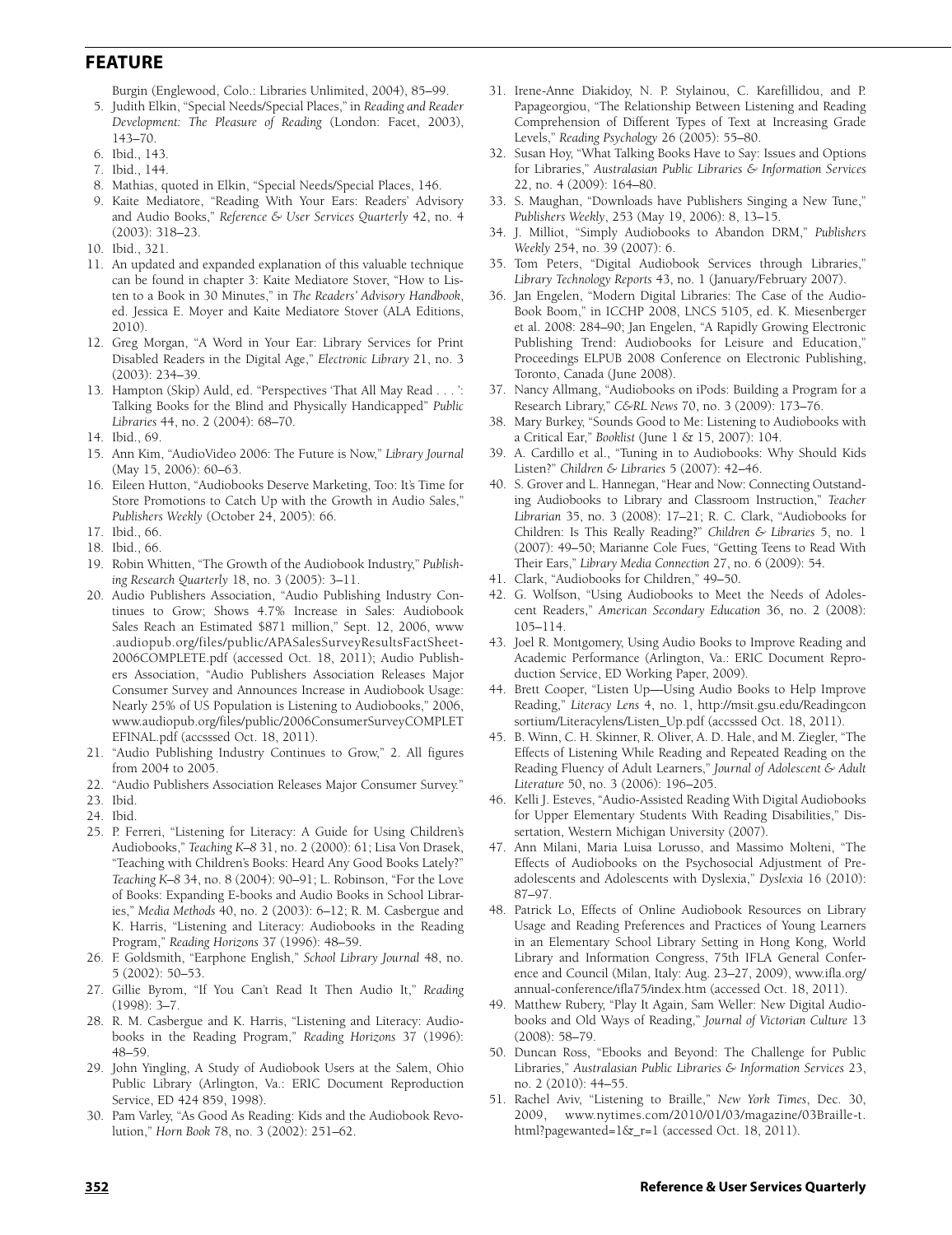#### Audiobooks and E-books

- 52. J. M. Culpepper, "The Internet's Influence on Literacy Instruction and Literacy Development in a Middle-School Language Arts Classroom" (dissertation, University of Georgia, Athens, Ga., 2002); D. J. Leu, Jr. and D. D. Leu, *Teaching with the Internet: Lessons from the Classroom* (Norwood, Mass.: Christopher-Gordon: 1998); D. J. Leu, Jr. and C. K. Kinzer, "The Convergence of Literacy Instruction with Networked Technologies for Information and Communication," *Reading Research Quarterly* 35, no. 1 (2000): 108–27.
- 53. Grimshaw et al., 583–99
- 54. Ibid., 583–85.
- 55. Ibid,. 585.
- 56. RAND Reading Study Group, Reading for Understanding: Towards an R&D Program in Reading Comprehension (2002) , www.rand .org/multi/achievementforall/reading/readreport.html14 (accessed Oct. 18, 2011).
- 57. Julie Coiro, "Exploring Literacy on the Internet: Reading Comprehension on the Internet: Exploring Our Understanding of Reading Comprehension to Encompass New Literacies," *Reading Teacher* 56, no. 5 (2003): 548–64; Julie Coiro and E. Dobler, "Exploring the Online Reading Comprehension Strategies Used by Sixth-Grade Skilled Readers to Search for and Locate Information on the Internet," *Reading Research Quarterly* 42, no. 2 (2007): 214–57.
- 58. D. J. Leu and L. Zawilinski, "The New Literacies of Online Reading Comprehension," *New England Reading Association Journal* 43, no. 1 (2007): 1–7.
- 59. E. Ramirez, "The Impact of the Internet on the Reading Practices of a University Community: The Case of UNAM," Proceedings of the 69th IFLA General Conference and Council (2003), www.ifla .org/IV/ifla69/papers/019e-Ramirez.PDF (accesed Oct.18, 2011).
- 60. Z. Liu, "Reading Behavior in the Digital Environment: Changes in Reading Behavior Over the Last 10 years," *Journal of Documentation* 61, no. 6 (2005): 700–712.
- 61. Z. Liu and X. Huang, "Gender Differences in the Online Reading Environment," *Journal of Documentation* 46, no. 4 (2008): 616–26.
- 62. William Douglas Woody, David B. Daniel, and Crystal A. Baker "E-books or Textbooks: Students Prefer Textbooks," *Computers in Education* 55 (2010): 945–48.
- 63. Yen-Yu Kang, Mao-Jiun J. Wang, and Rungtai Lin, "Usability Evaluations of E-books," *Displays* 30 (2009): 49–52.
- 64. Tricia Zucker, Amelia K. Moody, and Michael C. McKenna, "The Effects of Electronic Books on Pre-Kindergarten to Grade 5 Students' Literacy and Literacy Language Outcomes: A Research Synthesis," *Journal of Educational Computing Research* 40 (2009): 47–87.
- 65. Grimshaw et al., 583–99
- 66. Ibid., 595.
- 67. Ibid., 595–97.
- 68. Ofra Korat, "Reading Electronic Books as a Support for Vocabulary, Story Comprehension and Word Reading in Kindergarten and First Grade," *Computers & Education* 55 (2010): 24–31.
- 69. Adina Shamir, Ofra Korat, and Nili Barbi, "The Effects of CD-ROM Storybook Reading on Low SES Kindergartners Emergent Literacy as a Function of Learning Context," *Computers & Education* 51 (2008): 354–67.
- 70. Stephen Abrams, "Ebooks Part 2: Trends and Standards," *Multimedia and Internet @ Schools* (July/Aug. 2010): 24–27.
- 71. American Library Association, "E-Books in U.S. Public Libraries," www.ala.org/ala/research/initiatives/plftas/2009\_2010/ebooks map0910.cfm (accessed Oct. 18, 2011).
- 72. "Does the Brain Like Ebooks?" *New York Times*, Oct. 14, 2009, http://roomfordebate.blogs.nytimes.com/2009/10/14/does-thebrain-like-e-books/#gloria (accessed Oct. 18, 2011); Heather McCormack, "An Optimist-Pessimist's Guide to Avoiding Ebook Armageddon," *Digital Book World* (Aug. 10, 2010), www.digital bookworld.com/2010/an-optimist-pessimists-guide-to-avoiding -ebook-armageddon (accessed Oct. 18, 2011).
- 73. Der-Song Lee, Kong-King Shieh, Shie-Chang Jeng, and I-Hsuan Shen, "Effect of Character Size and Lighting on Legibility of Electronic Papers," *Displays* 29 (2008): 10–17.
- 74. Ed Oswald, "E-Books Take Longer To Read Than Print, Study Says," *Beta News*, July 5, 2010, www.betanews.com/article/ Ebooks-take-longer-to-read-than-print-study-says/1278345706 (accessed Oct. 18, 2011).
- 75. D. F. Roberts, U. G. Foehr, and V. Rideout, *Generation M: Media in the Lives of 8 to 18 Year Olds* (Menlo Park, Calif.: The Henry J. Kaiser Family Foundation, 2005).
- 76. Amanda Lenhart et al., *Teens and Social Media, Pew Internet and American Life Project* (Washington, D.C.: 2007), http://pewre search.org/pubs/1484/social-media-mobile-internet-use-teens -millennials-fewer-blog (accessed Oct. 18, 2011).
- 77. Ibid., 7.
- 78. Harrison Group and Scholastic, *Kids and Family Reading Report* (2010): 16, http://mediaroom.scholastic.com/kfrr (accessed Oct. 18, 2011).
- 79. Ibid., 13.
- 80. Duncan Ross, "Ebooks and Beyond: The Challenge for Public Libraries," *Australasian Public Libraries & Information Services* 23, no. 2 (June 2010):44–55.
- 81. Australian Romance Readers Association, "Australian Romance Readers Survey 2009," www.box.net/shared/rm94qyvx6v (accessed Oct. 18, 2011).
- 82. Ibid., 15.
- 83. Ibid., 21.
- 84. Ibid., 28.
- 85. Ibid., 29.
- 86. OverDrive, "How ebook Catalogs at Public Libraries Drive Publishers' Books Sales and Profits: Thought and Leadership White Paper," May 2010, www.overdrive.com/files/PubWhitePaper.pdf (accessed Oct. 18, 2011).
- 87. Ibid., 3.
- 88. Ibid., 5.
- 89. Ibid., 9.
- 90. Steve Kolowich, "Colleges Test Amazon's Kindle E-book Reader as Study Tool," *USA Today*, Feb. 23, 2010, www.usatoday.com/news/ education/2010-02-23-IHE-Amazon-kindle-for-college23\_ST\_N .htm (accessed Oct. 18, 2011); Jennifer Demski, "The Device Versus the Book," *Campus Technology* (May 1, 2010), http:// campustechnology.com/Articles/2010/05/01/The-Device-Versus -the-Book.aspx (accessed Oct. 18, 2011).
- 91. Lynn Neary, "The E-Textbook Experiment Turns A Page," National Public Radio, All Things Considered, (Sept. 17, 2010), www.npr .org/templates/story/story.php?storyId=129934270 (accessed Oct. 18, 2011).
- 92. "E-Books, E-Readers Slow to Catch on with College Students: Study Finds Preference for Print Continues: Laptop Love Pre-National Association of College Stores Press Release, Oct. 27, 2010, www.nacs.org/advocacynewsmedia/pressreleases/ ebooksereadersslowtocatchonwithstudents.aspx (accessed Oct. 18, 2011).
- 93. Sue Polanka, "BISG Study 7% of eBook Downloads are from a Library," No Shelf Required (Aug. 5, 2010), www.libraries.wright .edu/noshelfrequired/?p=1305 (accessed Oct. 18, 2011).
- 94. Price Waterhouse Coopers, "Turning the Page, The Future of e-books," Price Waterhouse Coopers: Technology, Medial, and Telecommunications, 2010, www.pwc.com/gx/en/entertainment -media/publications/future-of-ebooks.jhtml (accessed Oct. 18, 2011).
- 95. Ibid., 2.
- 96. Pinpoint Logic and COSLA, COSLA: eBook Feasibility Study for Public Libraries: Final Report, (June 30, 2010), www.cosla.org/ documents/COSLA2270\_Report\_Final1.pdf (accessed Oct. 18, 2011).
- 97. Ibid., 7.